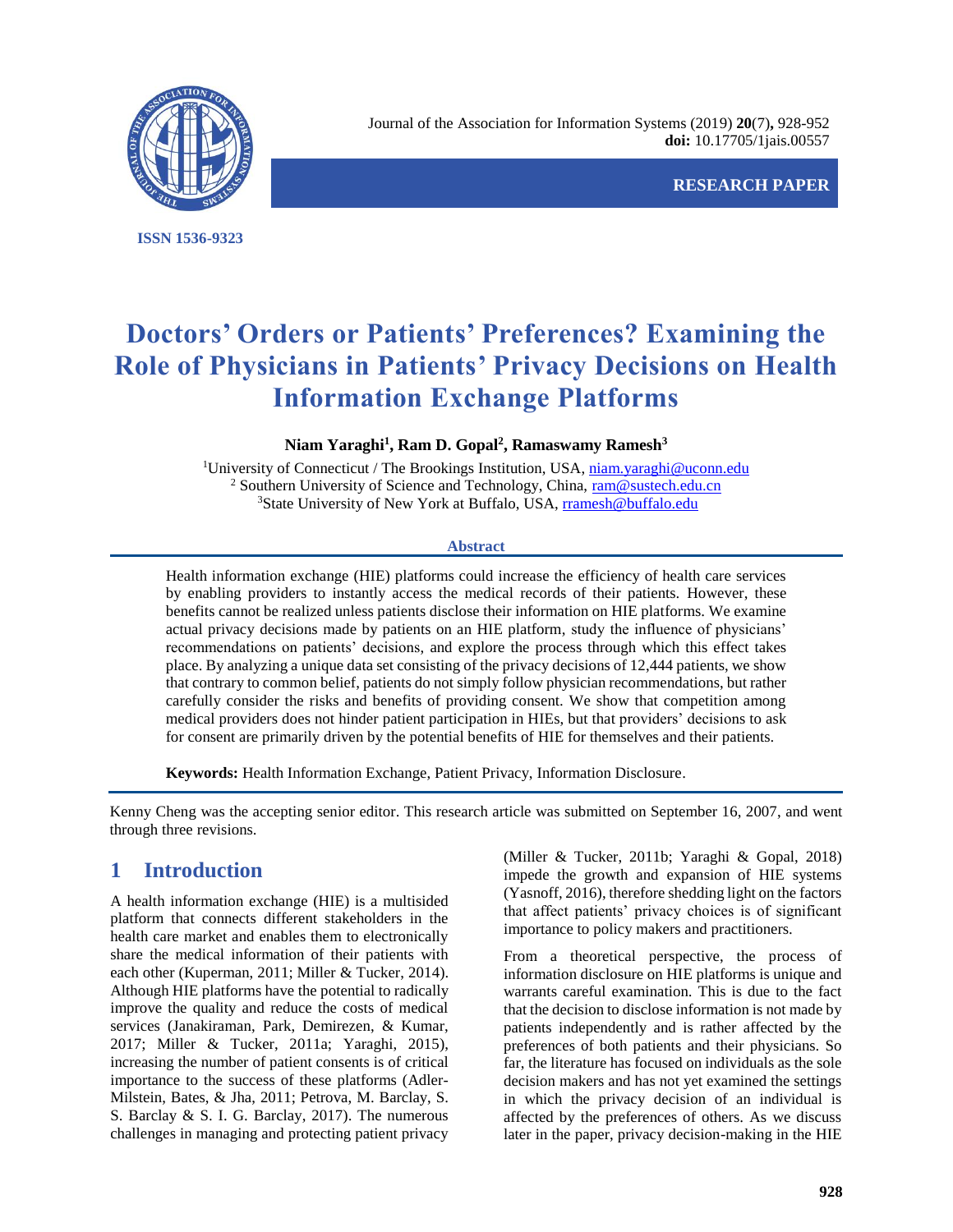context is a two-stage process in which patients can make a decision about sharing their medical records only after they are asked by a medical provider. In other words, patients cannot make a decision unless medical providers give them a chance to do so; therefore, ignoring the role of medical providers and modeling the observed privacy choice as a function of the utility of the patient alone will lead to incorrect inferences.

From the empirical perspective, since this study relies on actual privacy decisions rather than stated preferences, its conclusions do not suffer from the privacy paradox (Norberg, D. R. Horne, & D. A. Horne, 2007), which implies that contrary to planned behavior theory (Ajzen, 1991), individuals continue to willingly disclose their private information despite growing concerns over their privacy (Madden, Fox, Smith, & Vitak, 2007).

The purpose of our research is to bridge the abovementioned theoretical and empirical gaps by modeling privacy decision-making in the context of an HIE platform as a process that involves medical providers and patients as two distinct but related agents. Our research identifies the factors that determine the choices of medical providers and patients to, respectively, ask for, and provide consent, and illuminates the extent to which physicians influence their patients' decisions. In this research, we rely on a deidentified data set that includes the actual consent choices and other attributes of 12,444 patients who visited 186 medical providers in western New York. The data set has been provided by HEALTHeLINK, the HIE for western New York.

Contrary to common belief, we observe that once given a chance to make a decision about privacy, patients do not always follow the recommendation of their physicians but rather carefully consider the risks and benefits of providing consent. For patients, the number of physicians involved in their medical care, volume of medical records on the HIE, and the interaction between these two are positively associated with the likelihood of providing consent. On the other hand, the existence of medical records related to stigmatized conditions, such as behavioral health issues and mental illness, reduces the likelihood of providing consent.

We show that provider decisions to ask for consent are primarily motivated by the potential benefits of the HIE for themselves and their patients rather than by the potential financial risks associated with the HIE that medical providers may face due to patient migration to other providers.

While only a quarter of HIEs in the US consider themselves financially sustainable and cite privacy concerns as a major impediment to their growth (Rudin, Motala, Goldzweig, & Shekelle, , 2014; Karen et al., 2016), due to strong local and state level support, HEALTHeLINK has overcome the privacy concerns of the patients and is financially sustainable. Despite the success of this platform, the majority of the remaining HIEs in the country are still struggling with this issue and are striving to persuade patients to provide consent so that they can increase their value proposition to their members and eventually become financially sustainable (Tripathi, Delano, Lund, & Rudolph, 2009; Adler-Milstein, Bates, & Jha, 2013; Kho et al., 2015). Therefore, the findings of this research have significant managerial implications for the majority of HIE platforms in the country that still have low patient participation levels due to privacy concerns.

The rest of this paper is organized as follows. Section 2 reviews the research on information technology and privacy within, respectively, the health economics and information systems literatures. This section also describes the HIE setting of the current study. Section 3 describes the variables in our model, sets out the empirical background, and presents our hypotheses. Section 4 develops our conceptual model and Section 5 presents the empirical results. Finally, Section 6 concludes the paper with a discussion on the theoretical and practical implications of our findings.

## **2 Related Work and Current Focus**

Widespread adoption and use of health information technologies (HIT) is estimated to reduce the costs of health care services by \$371 billion per year (Hillestad et al., 2005). Given these potential benefits, the federal government has invested as much as \$26 billion dollars to incent the adoption and use of various HIT applications in the health care sector (Agha, 2014). The findings of studies on the impact of such investments are not consistent; while some have observed significant improvement in quality and efficiency (Javitt, Rebitzer & Reisman, 2008; McCullough, Casey, Mosocovice & Prasad, 2010; Miller & Tucker, 2011a), others show modest (Borzekowski, 2009 ) or no improvements at all (Agha, 2014; DesRoches et al., 2010; Furukawa, Raghu & Shao, 2010). Researchers have also examined the drivers of HIT adoption and exchange of health information. Miller and Tucker (2014) show that unlike other two-sided platforms, focusing on large, marquee users is not an optimal strategy for attracting smaller users to HIE platforms. This is consistent with earlier studies that show that the effects of scale on hospitals' decisions to adopt HIT diminishes over time (McCullough, 2008). On the other hand, stricter state regulations on privacy and the existence of rules that facilitate the use of electronic medical records in courts are shown to impede HIT adoption and exchange of health information (Miller & Tucker, 2009, 2012).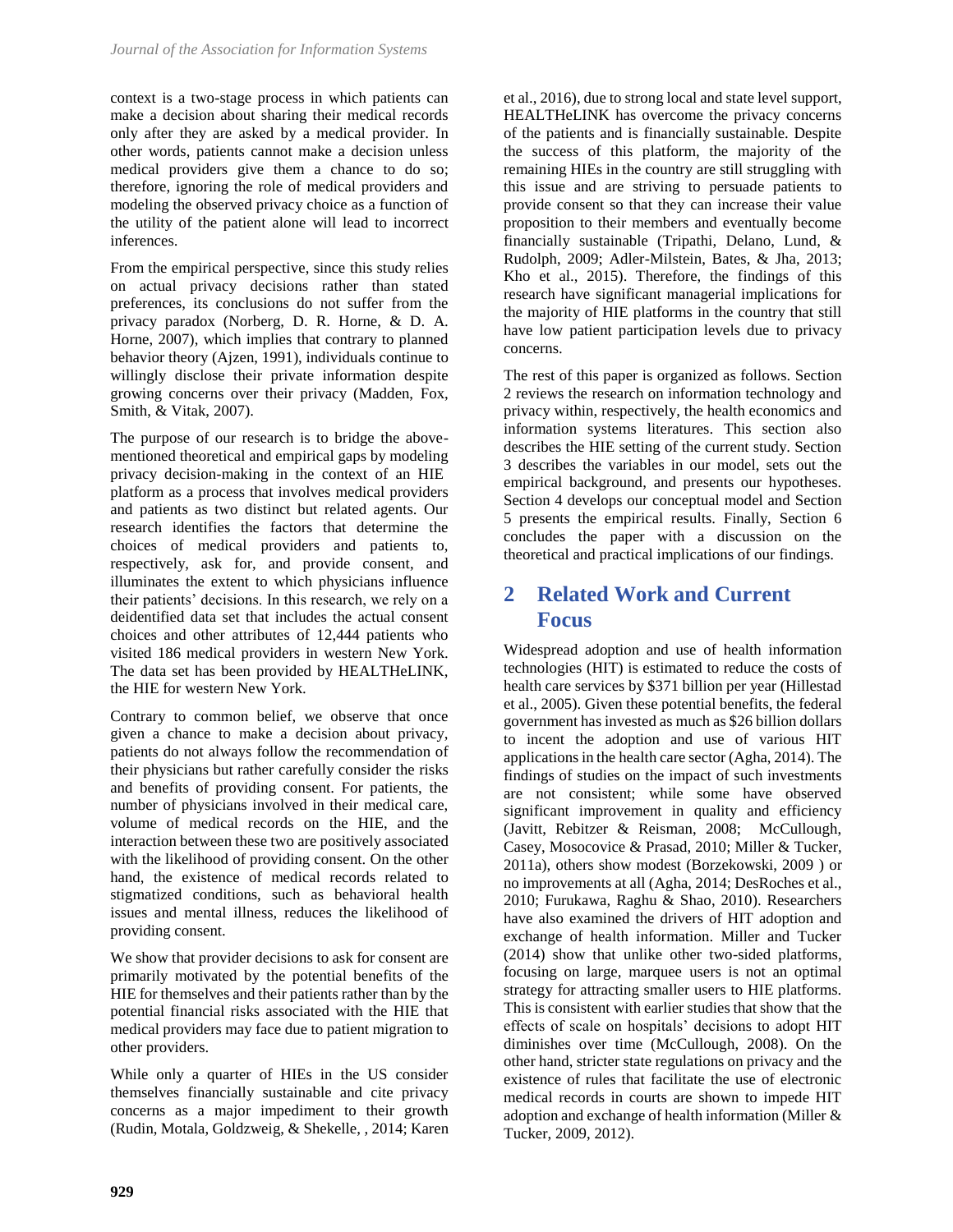A recent stream of research focuses on privacy antecedents by investigating how individuals make privacy decisions and by examining the factors that lead them to disclose their personal information. Researchers have studied the role of emotions (Anderson & Agarwal, 2011), uncertainty (Pavlou, Liang & Xue, 2007) and information transparency (Awad & Krishnan, 2006). Despite notable exceptions (Anderson & Agarwal, 2011), previous research examines privacy in the broad context of online disclosure of either personal or financial data and does not examine how privacy concerns of individuals shift when it comes to medical data. Furthermore, the distinctive features of HIEs add to the complexity of the privacy decision-making process and consequently necessitates a careful examination of patients' consent choices on HIE platforms. Regardless of these differences, our understanding of the antecedents and outcomes of privacy in HIE settings is limited to few studies on the impact of privacy regulations on the development of HIEs (Adjerid, Acquisti, Telang, Padman & Adler-Milstein, 2015) and the association between patients' characteristics and their consent choices (Yaraghi, Sharman, Gopal, Singh, Ramesh, 2015). In addition, previous work is exclusively focused on individuals as the only decision makers and does not examine how others may influence such decisions. In this regard, the principal contributions of our research are twofold. First, the study analyzes actual privacy decisions made by patients in the context of an HIE and uncovers the factors underlying their choices. Second, and more importantly, we not only study the influence of physicians' recommendations on patients' decisions, but also examine the process through which this effect takes place.

In particular, the following contributions distinguish this research from our previous research (Yaraghi, Sharman et al., 2015) on patient consent. First and foremost, in the current research, we develop a theoretical framework that explains the interaction of patients and physicians and describes how these two parties consider their risks and benefits to make a decision regarding giving and asking for consent. However, our previous research was exploratory and hence did not provide a theoretical framework. Second, given the theoretical development in this paper, the number of variables included in the models is larger, while in our previous research, the variables were mostly limited to patients' demographics. While in this research we examine the variables related to the cost and benefits of asking for and providing consent, from the standpoints of both physicians and patients, our previous research limited the variables used in the model to patient demographics, and only included patients' age, gender, the complexity of their medical conditions, and whether a primary care physician was involved in their care. The richer theory and larger set

of variables in the current research allowed us to shed more light on the decision-making process and provide specific policy recommendations and strategies to increase consent. This was not a possibility in our prior research mainly because the demographic variables were fixed and could not be easily changed to affect any outcome. Third, the theory and operationalization of a larger number of variables allowed us to focus on the process of decision-making, while, previously, we only examined the outcome of this process. That is, in previous research we examined the effects of the above-mentioned factors on the likelihood that a patient would provide consent, while in this research, we model a sequential process, allowing us to also examine the effect of physician-related factors on the likelihood of providing consent. Fourth, in this research, we examine the role of physicians in the sequential process of decision-making; in contrast, the role of physicians in this process was not adequately considered in the previous research because it was limited to a binary variable indicating if a primary care physician was involved in the care process of the patient. Finally, our empirical analysis in the current research includes multiple models and is significantly more robust than previous research. While in the current research, we implement bivariate and zeroinflated models to respectively account for the sequential nature of the process and the role of physicians in asking for consent, our prior research implemented only a logistic equation that examined the role of a limited set of variables on the likelihood of consent.

#### **2.1 Setting**

In this study, we analyze the consent choices of patients in western New York using deidentified data that are provided by HEALTHeLINK, the HIE of western New York. This HIE was created as a collaborative effort among community health care providers, large hospital systems, major laboratories and radiology centers, and regional health care payers. Currently, physicians can access the HIE to download the medical records that are created by major medical data providers. Such providers include the entire laboratories, imaging centers, and hospitals in the region, thus creating three types of medical data: laboratory reports, radiology reports, and hospital transcriptions. Although the medical data of patients are available on the HIE, they are not accessible to members without patients' explicit consent. The state of New York requires HIEs to implement an opt-in policy and obtain the consent of patients before sharing their medical records with their members. Patient consent is acquired at the offices of participating physicians. Patients can either allow physicians to have complete access or deny all physicians access to their medical records under any circumstance. Within each of these two choices, patients can further exclude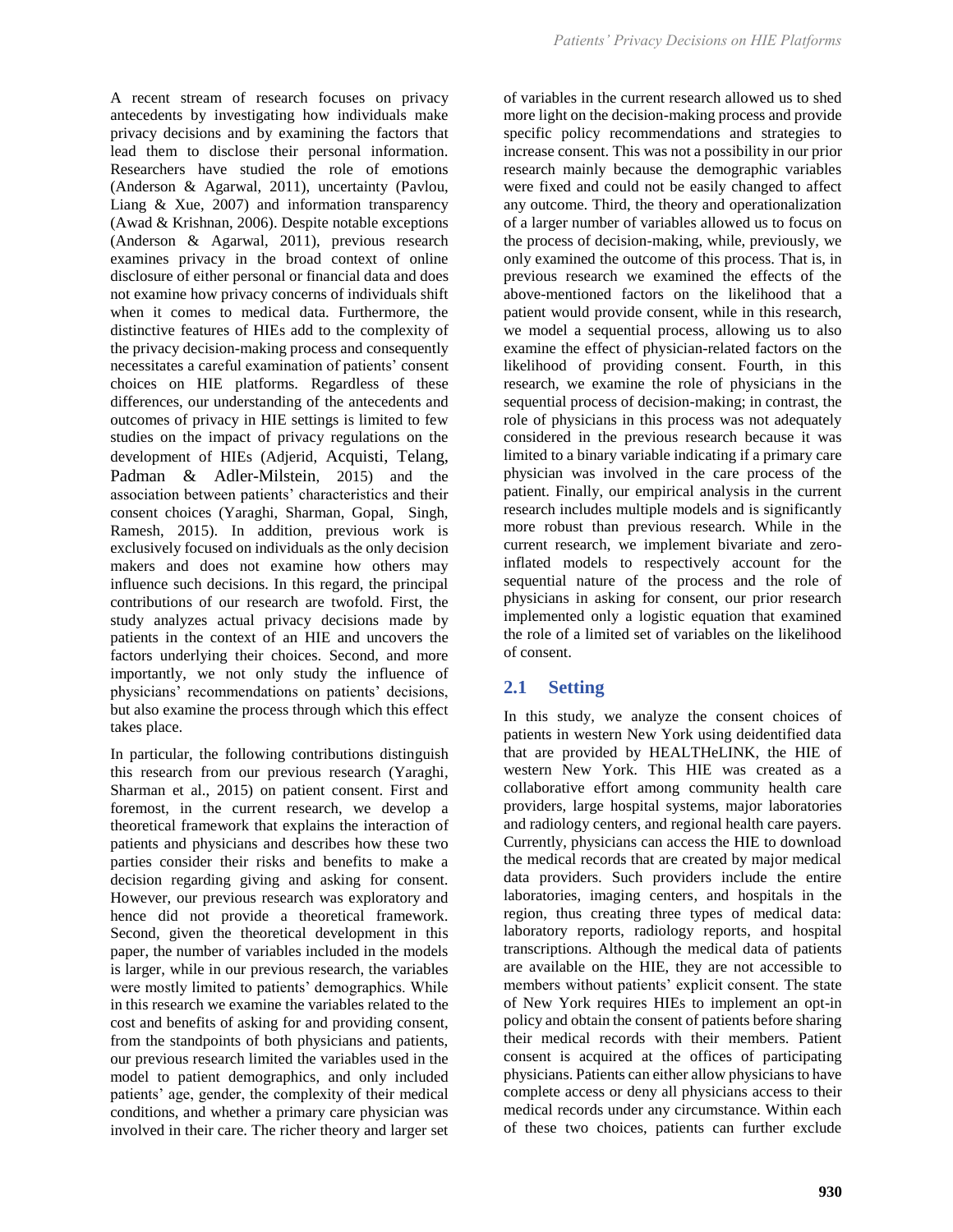certain physicians. That is, patients can disclose their medical records to every HIE member except certain physicians, or disclose their records to no one, except in a medical emergency. This format effectively gives patients full control over who can access their records. The consent database used in this study only shows whether a patient has allowed or denied access to his medical records and does not specify if some physicians were excluded.

There is no restriction on the number of times that a practice can ask a patient for consent. However, once a practice asks for consent, practices must record the patient's decision. Although patients can change their consent decision anytime they wish, practices rarely ask the patient to make another decision once the patient has made an initial decision. We can identify the number of times that a practice has asked for the consent of a patient in our data set by looking at the number of times that the consent type has been updated. In our data set, of 12,444 patients, only 813 (6.5%) of patients have been asked more than once to provide consent, and of these, only 63 (0.5%) patients have changed their consent type.

## **3 Theoretical Framework**

In this section we use a calculus perspective of information privacy—similar to what has been previously used to examine privacy decisions in other contexts such as GPS enables mobile services (Xu, Teo, Tan & Agarwal, 2009) and e-commerce (Dinev & Hart, 2006)—to describe the rationale on why various characteristics of medical practices and patients should affect their decision to ask for and provide consent to sharing records on an HIE, respectively.

Another closely related theoretical framework to our research is communication privacy management (CPM) theory. It was first proposed by Petronio (1991) to explain how people manage their privacy across interpersonal, family, and health communication contexts (Griffin, 2006, p. 170). According to CPM, people believe that they own their private information (Braithwaite, 1991) and set personal rules to control it. When an individual discloses his private information to others, the recipients also become co-owners of that information, and the co-owners together negotiate mutually agreeable privacy rules for the shared information. If this negotiation does not happen properly, or if co-owners fail to follow the new rules, boundary turbulence is the likely result. CPM argues that five factors are influential in forming the privacy rules: culture, gender, motivation, context, and risk/benefit ratio. The value of privacy and individualism in the cultural background of individuals affects the extent to which they disclose private information (Lowry, Cao, & Everard, 2011). Prior research shows that, as compared with females, males are generally more pessimistic about the ramifications

of private information disclosure (Petronio & Martin, 1986) and are less likely to disclose emotional information to family members and friends (Papini, Farmer, Clark, Micka, & Barnett,, 1990). Petronio (1991) argues that interest in or attraction to certain people can lead an individual to loosen privacy boundaries. The contextual factors refer to traumatic events, such as the diagnosis of AIDS and other stigmatized medical conditions, the loss of a limb and physical paralysis that may dampen the effects of other four factors (Griffin, 2006, p. 171). The cost/benefit ratio refers to the similar mental calculations that both social exchange theory (Emerson, 1976; Homans, 1958) and privacy calculus theory (Dinev & Hart, 2006) claim that individuals make before establishing relationships with others and disclosing information to others, respectively. According to this criterion, individuals set their privacy boundaries by evaluating the risks of disclosing private information against its benefits.

Note that the emphasis of this research is on the process of decision-making and the interplay between the utility functions of patients and providers. That is, our main focus in on the form of the utility functions rather than their input variables. In Section 4, we develop an econometric model using these functions to examine the process of privacy decision-making.

Within this framework we discuss the risks and benefits of obtaining and proving consent from the perspective of both medical practices and patients. While, for patients, information disclosure and providing consent to share medical records on an HIE is a privacy decision, for medical practices, asking patients for their consent can be better interpreted as an adoption decision. The difference in terminology (privacy vs. adoption) arises from the fact that patients have to decide if they want to disclose some of their privately held medical information while practices have to decide whether to encourage their patients to do so. When a practice asks a patient for consent, it does not disclose any of its own private information, but rather it encourages another agent (the patient) to do so. A patient's decision to provide consent will allow the medical practice to effectively adopt the HIE, which will provide some benefits to medical practices while also exposing patients to certain risks. We discuss these risks and benefits next.

## **3.1 Patients' Benefits from Providing Consent to Share Records on an HIE**

HIEs enable physicians to easily access the medical records of their patients and thus helps them to order fewer redundant procedures and make better medical decisions (Ayabakan, Bardhan, Zheng, Kirksey, 2017; Yaraghi, 2015). These outcomes would directly benefit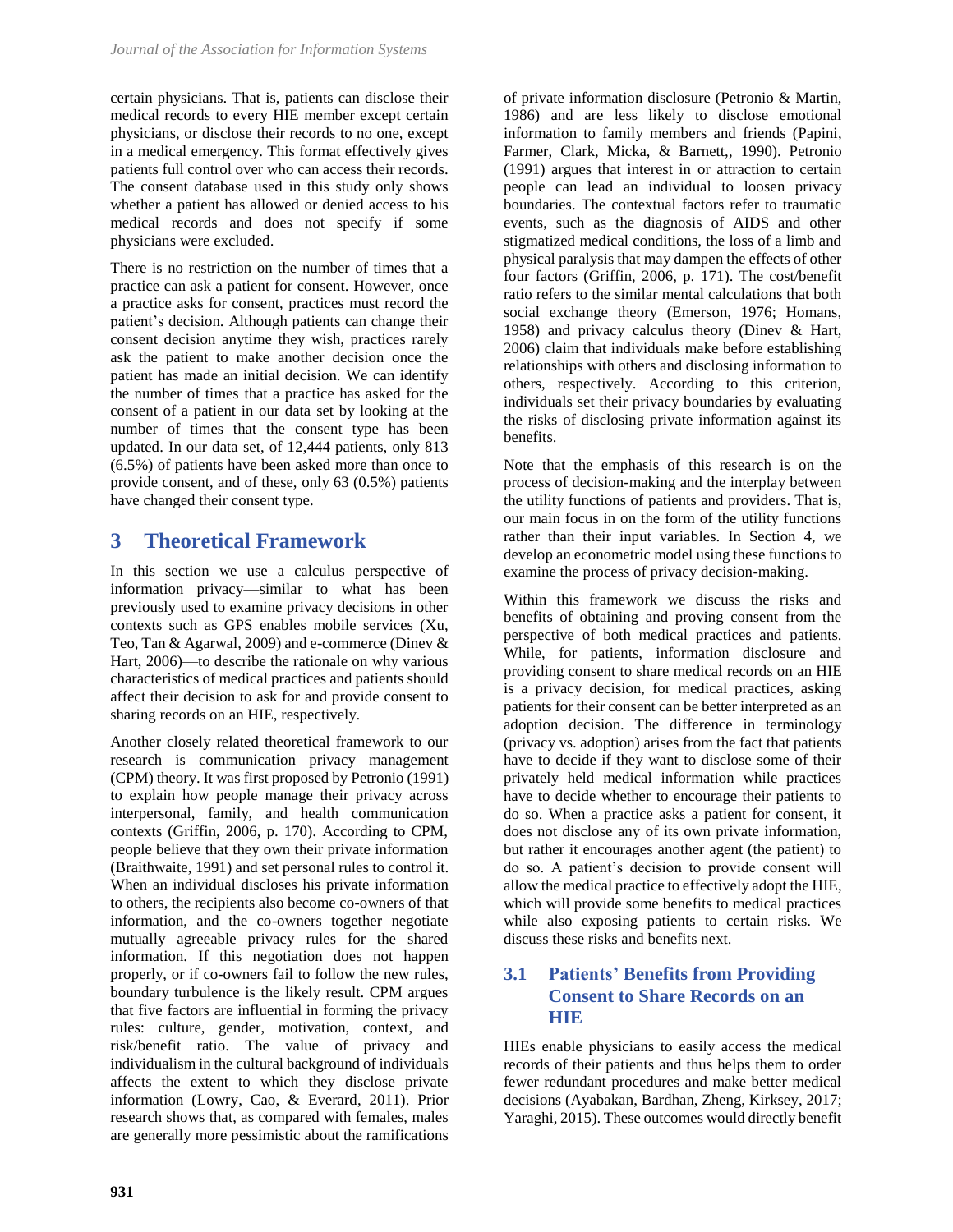patients, as they would receive higher quality of medical services at a lower cost. However, these benefits are not homogenously distributed among all patients; by allowing their records to become accessible through an HIE, those patients that have more medical records available on the HIE could benefit more from the platform as compared to patients with fewer records. This is due to the fact that patients with more medical records incur a higher cost for providing physicians with access to their records through alternative channels; without HIEs, such patients must either personally obtain hardcopies of their medical records and provide them to their physicians, or they must ask their providers to request previous medical records directly from other providers. Medical records that are shared on hardcopies by patients themselves or through fax or mail are often incomplete, difficult to interpret, and prone to errors (Shortliffe, 1999; Varon & Marik, 2002). Obtaining medical records through such alternative channels is not only expensive and inconvenient for patients (Ozcan & Kazley, 2008) but also exposes them to the risks that arise from practicing medicine based on incomplete and incorrect medical histories. The inconvenience of receiving services through conventional channels is a driver for adopting new service channels (Boyer, Hallowell, & Roth, 2002; Xue, Hitt, & Chen, 2011). Since sharing records on paper is more difficult for patients who have a higher number of medical records, they will benefit more from consenting to share their medical records on HIE as a more convenient alternative.

**Hypothesis 1.1**: An increase in the number of a patient's medical records leads to an increase in the likelihood of providing consent.

When multiple physicians are involved in the medical care of a patient, the patient has to provide all of them with access to his or her medical records. As the number of different physicians who are involved in the care process of the patient increases, the complexity of sharing hardcopies also increases, and, hence, the benefit to the patient derived by consenting to share medical records on an HIE increases as well. In cases where physicians do not have access to prior medical records, they are more likely to repeat medical procedures (Ayabakan et al., 2017; Eftekhari, Yaraghi, Singh, Gopal, Ramesh, 2017). Normally, the costs for such unnecessary procedures are a burden on patients. Therefore, patients who visit multiple physicians are likely to be more willing to provide consent to reduce the costs associated with reexamination.

**Hypothesis 1.2**: An increase in the number of a patient's medical providers leads to an increase in the likelihood of providing consent.

So far, we have argued that the benefits of HIEs are more salient for two groups of patients: those patients who have more medical records and those who have more physicians involved in their care. Note that these two groups are not necessarily the same. Certain patients may have many records but visit few physicians; similarly, some patients may have relatively few medical records but receive medical care from many physicians. Patients who benefit the most from HIEs are those who have both a large number of records and many physicians involved in their medical care. As such, these patients will stand to gain the most benefits from consenting to share their medical records on an HIE.

Note that patients who have more medical records and visit more physicians, are much more likely to be sicker and, consequently, to require more substantial medical care. Therefore, both the number of medical records and the number of physicians involved are factors that are likely to be confounded by the severity of the medical condition, in that interaction between these two variables can typically be viewed as measures of the overall health condition of a patient. Since one of the functionalities of HIEs is to provide instant access to medical records, the potential benefit derived from consenting to share medical records on an HIE increases along with the patient's demand for medical care.

**Hypothesis 1.3**: The number of medical providers moderates the relationship between the number of medical records and a patient's likelihood of consent such that when the number of medical providers is lower the association between the number of medical records and the likelihood of consent is weaker than it is when the number of medical providers is higher.

### **3.2 Patients' Risks from Providing Consent to Share Records on an HIE**

There is substantial evidence in the medical literature that shows that social attitudes toward patients with mental illness have worsened over the past two decades (Angermeyer Matschinger & Schomerus , 2013), and disclosure of medical data may have emotional or reputational risks for patients with mental illnesses. For example, psychiatric patients may be stigmatized by society (Link, 1987), friends and family members (Moses, 2010) and even health care providers (Arvaniti et al. 2009). By providing consent and allowing medical providers to have access to their medical histories, patients with mental illnesses and behavioral health issues will expose themselves to risks of being stigmatized and may even receive lower quality care from medical providers who may be biased against such conditions.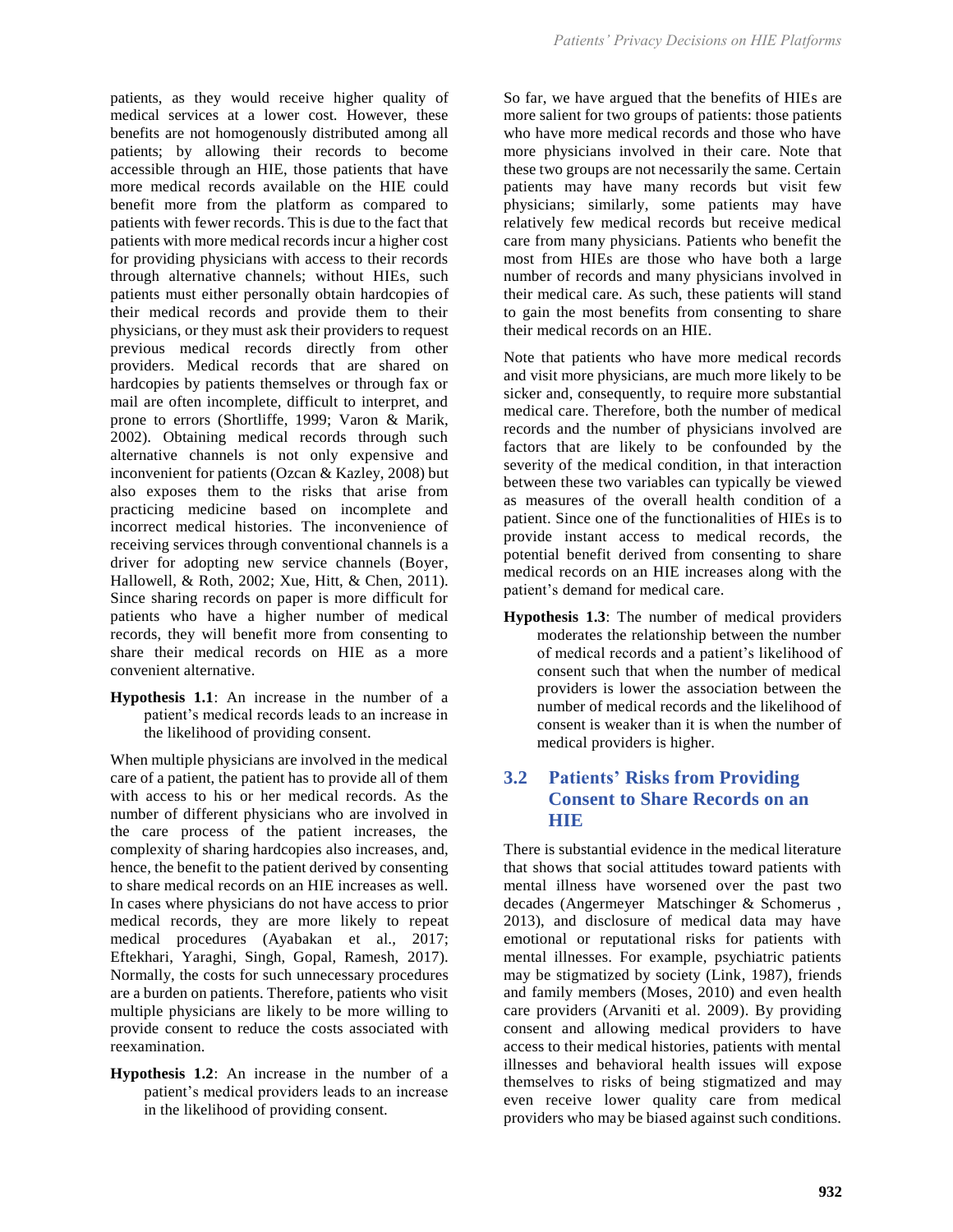While breach of medial data could lead to emotional and even medical hardships for certain patients, in the US context at least, it rarely leads to employment and health insurance discrimination. Three federal laws protect employees against discrimination based on health status in the workplace (Title I of the Americans with Disabilities Act (ADA), 42 U.S.C. 12101 et seq., the Rehabilitation Act of 1973, 29 U.S.C. § 701 et seq., and the Family and Medical Leave Act, 29 U.S.C. § 2601 et seq). As such, employers are legally barred from using data from an HIE to discriminate against employees. Similarly, in the US, the Patient Protection and Affordable Care Act (ACA), (42 U.S.C. § 18001 et seq. 2010) makes it illegal to deny health insurance coverage or charge disproportionately higher premiums on patients with preexisting medical conditions.

In spite of these legal protections, however, patients, especially those with stigmatized medical conditions, may nevertheless worry about unsanctioned discrimination on the part of employers or health insurance companies, or the possibility of future discrimination, should current laws and protections change.

**Hypothesis 2**: Patients with stigmatized medical conditions are less likely to provide consent.

## **3.3 Providers' Benefits from Obtaining Consent to Share Records on an HIE**

Unless the flow of information on HIEs is authorized by patients, HIEs will not substantially affect medical practices in any form. The risks and benefits of HIEs for practices will only be realized after a practice obtains the consent of a patient to release medical records on an HIE. While physicians may be reluctant to share the medical records of their own patients with others, they often do need access to medical records prepared by other medical providers for their patients (Yaraghi, Du, Sharman, Gopal, & Ramesh, 2013, Yaraghi et al.. 2013). Without HIEs, physicians either have to depend on their patients for the records of services provided elsewhere, or must allocate staff time to contact other medical providers and ask them to send the medical records. If patients were to provide consent on an HIE, medical practices could save the resources that otherwise would have been spent on retrieving the records from other providers (Wright et al., 2010). Note that this potential benefit of HIEs is only realized for those patients that have a history of treatment and medical procedures recorded by other providers. In cases where a patient does not have any prior records or a given physician is the patient's only provider, HIEs will be less beneficial. Therefore, medical practices who have a higher proportion of patients previously or currently treated

by other providers will benefit more from their patients consenting to share medical records on an HIE and, hence, are also more likely to encourage their patients to do so.

**Hypothesis 3.1**: Medical providers who treat a larger number of patients previously or currently treated by other providers are more likely to ask patients for consent.

As discussed before, the availability of alternative channels has a strong influence on the potential value of HIEs as a means of accessing patients' medical records. If medical practices could access patient records through other channels, HIEs would be of less value to them, and, thus, they would have less incentive to ask their patients to provide consent. Proximity to main data providers offers easier and faster access to medical records for practices in dense urban areas compared to those in rural areas. As Vest and Gamm, (2010) note "HIE transactions could be especially important in support of rural patients, physicians, and hospitals who need the clinical information associated with rural patients' visits to urban specialists or hospitals. Such information can ensure effective management when such patients return to the care of their local provider." Moreover, to coordinate care, medical practices have to allocate substantial time and effort to search and obtain previous medical records of their patients through phone, fax, email, or mail (Hendrich, Chow, Skierczynski & Lu, 2008). HIEs significantly reduce efforts required for care coordination by streamlining this process and increasing its efficiency (Frisse et al., 2012; Hendrich et al., 2008). Since practices in rural areas tend to be smaller with fewer human resources, this feature of HIEs will be much more crucial and beneficial for them, as compared to their urban counterparts, because HIEs could free up relatively larger proportions of overall organizational resources.

On the other hand, practices in rural areas may already have the health records of the vast majority of their patients. If they do not share patients with other practices, they would not need to use HIEs to download other records or further coordinate care with other practices. Thus, the potential benefits that medical practices in rural areas would gain from patients' consent to share their records on an HIE would be capitalized in practices that share a considerable number of patients with others.

**Hypothesis 3.2**: The location of medical providers moderates the relationship between the number of patients transferred from other providers and the provider's likelihood of asking for consent, such that when a provider is located in an urban setting, the association between the number of transferred patients and the likelihood of asking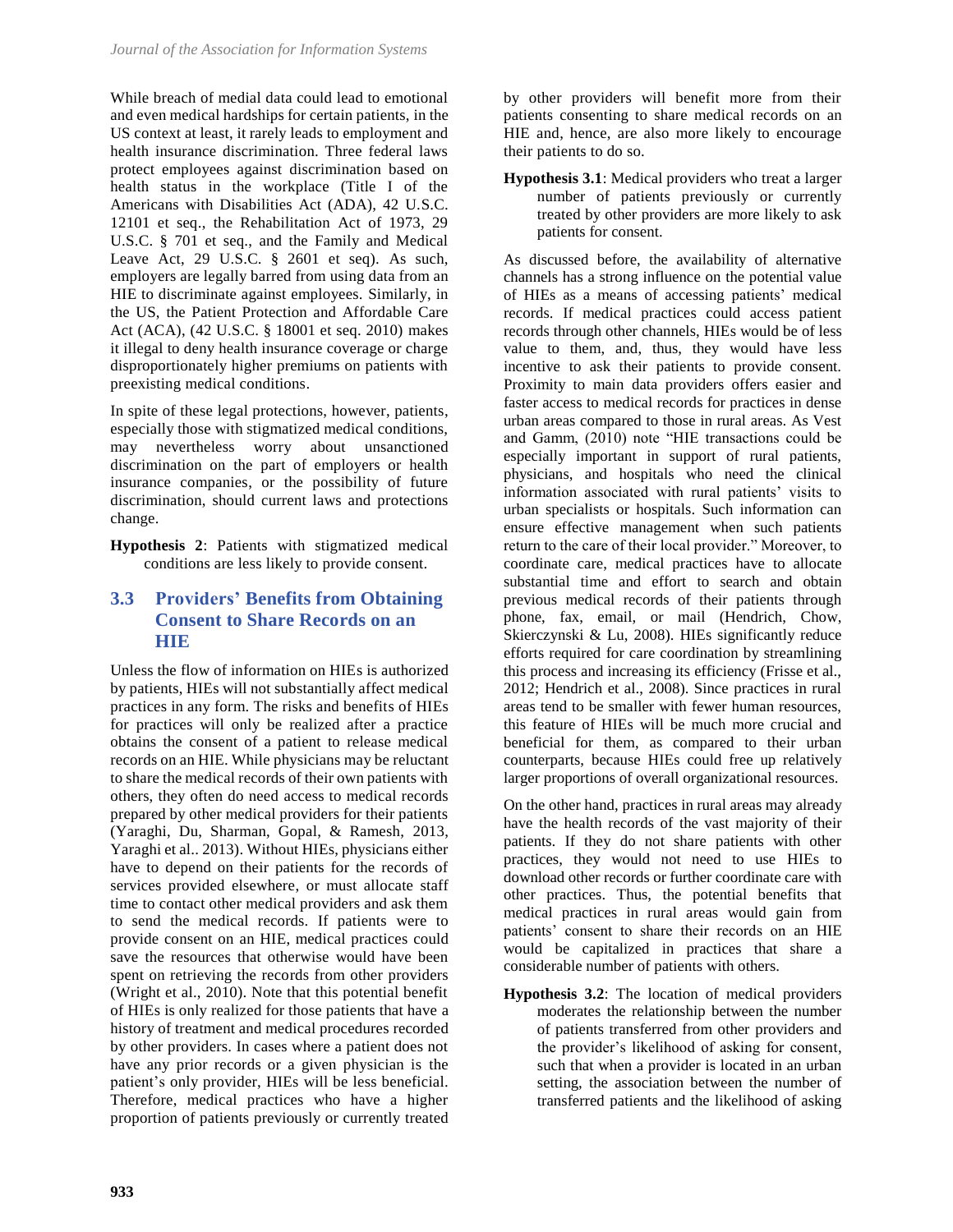for consent is weaker than it is when the provider is located in a rural setting.

As with other types of information systems, a user's knowledge of the HIE system and its benefits gradually improves over time as the user gains more experience. Previous research (Yaraghi, Du, Sharman, Gopal, Ramesh, 2015) illustrates that medical practices become more efficient in using HIEs as they learn more about it over time. In addition to the learning effect, practices that have longer experiences with HIEs are those that have adopted HIEs sooner. Such practices tend to be more technologically savvy and organizationally ready and have more positive attitudes and opinions about HIEs and therefore benefit more from their patients' consent to share their records on an HIE as compared to practices that have adopted an HIE more recently and have less experience with it.

**Hypothesis 3.3**: The tenure of a medical provider with an HIE increases the likelihood of asking for consent.

#### **3.4 Providers' Risks from Obtaining Consent to Share Records on an HIE**

Despite the significant benefits of HIEs for patients, some medical providers may prefer not to share records of their patients with their peers. As other service providers, medical practices also compete with each other for patients and do not want to lose them to other medical providers. Restricting access to medical records is a very effective way to retain patients and inhibit them from migrating to other providers. According to the estimates of Baker, Bundorf, & Kessler (2015), in states where it is easier and cheaper for patients to obtain their medical records, the proportion of patients who switch their primary care physicians and specialists increases by 11% and 13%, respectively. Prior research identifies competition among medical providers as a barrier for their engagement in HIEs (Desai, 2014) and shows that providers who are more competitive, such as for-profit hospitals and those with smaller market shares, are much less likely to engage in HIE efforts (Adler-Milstein & Jha, 2014). Hence, medical practices located in more competitive markets may be more inclined to more tightly control their patients' medical records in order to dissuade them from seeking service from other providers within the same medical specialty. Since HIEs eliminate providers' strategic control over their patients' medical records, those who practice in more competitive areas face higher risks of losing their patients to other competitors and are may be less likely to encourage their patients to provide consent.

Note that the HIE in this study, HEALTHeLINK, provides its services to medical providers free of charge because it is funded by local and state governments. Thus, medical practices do not bear any direct financial costs from using the HIE.

**Hypothesis 4**: Medical providers who are located in more competitive markets are less likely to ask for consent.

## **4 Conceptual Framework**

We develop a bivariate probit model to analyze the effects of the above-mentioned factors on the decisions of medical practices and patients to, respectively, ask for and provide consent. Poirier (1980) first introduced this model to provide a utility-maximizing rationalization for binary choice problems where the observed binary outcome does not reflect the choice of a single decision maker, but rather the binary joint choices of two decision makers. That is, two agents engage in a sequential decision-making process in which the decision of the second agent depends on that of the first agent and is only observed if the first agent makes a certain type of decision. A classic example is provided by Gunderson (1974), who estimates the probability that an employer retains a trainee after the completion of the training program. In this scenario, the employer first has to decide whether or not to offer a job to the trainee and then the trainee has to decide whether or not to accept the offer. The final outcome is a function of the preferences of two different agents; however, we do not observe the decisions of each agent separately, but rather only observe if the trainee is hired. In this case, even if the two decisions were independent, the outcome variable could not be correctly be assumed to have a univariate probit distribution. Another example is provided by Boyes, Hoffman, & Low (1989), who estimate the probability of loan defaults assuming that the bank and the individual engage in a sequential decision-making process in which the bank first decides whether to provide a loan to a customer and then the customer decides whether to default on the loan. In this case, we can observe the customer's decision only if the bank decided to provide the loan. The same model was later used by Greene (1992) to estimate the probability of default on credit card loans. More recently, such models have been applied in a wide variety of contexts, from detecting corporate fraud (Khanna, Kim & Lu, 2015; Wang, Winton & Yu, 2010) and measuring the spillover benefits of homeownership (Coulson & Li, 2013), to analyzing the benefits of insurance on health expenditures (Galárraga, Sosa-Rubí, Salinas-Rodríguez & Sesma-Vázquez, 2010) and estimating the demand for subsidized childcare (Wrohlich, 2008). Following the notation of Greene, (2000, p. 849) we define the utility functions of the medical practice and the patient from, respectively, asking for and providing consent as follows:

$$
y_1^* = \beta_1' x_1 + \epsilon_1, \tag{1}
$$

$$
y_2^* = \beta'_2 x_2 + \epsilon_2 \tag{2}
$$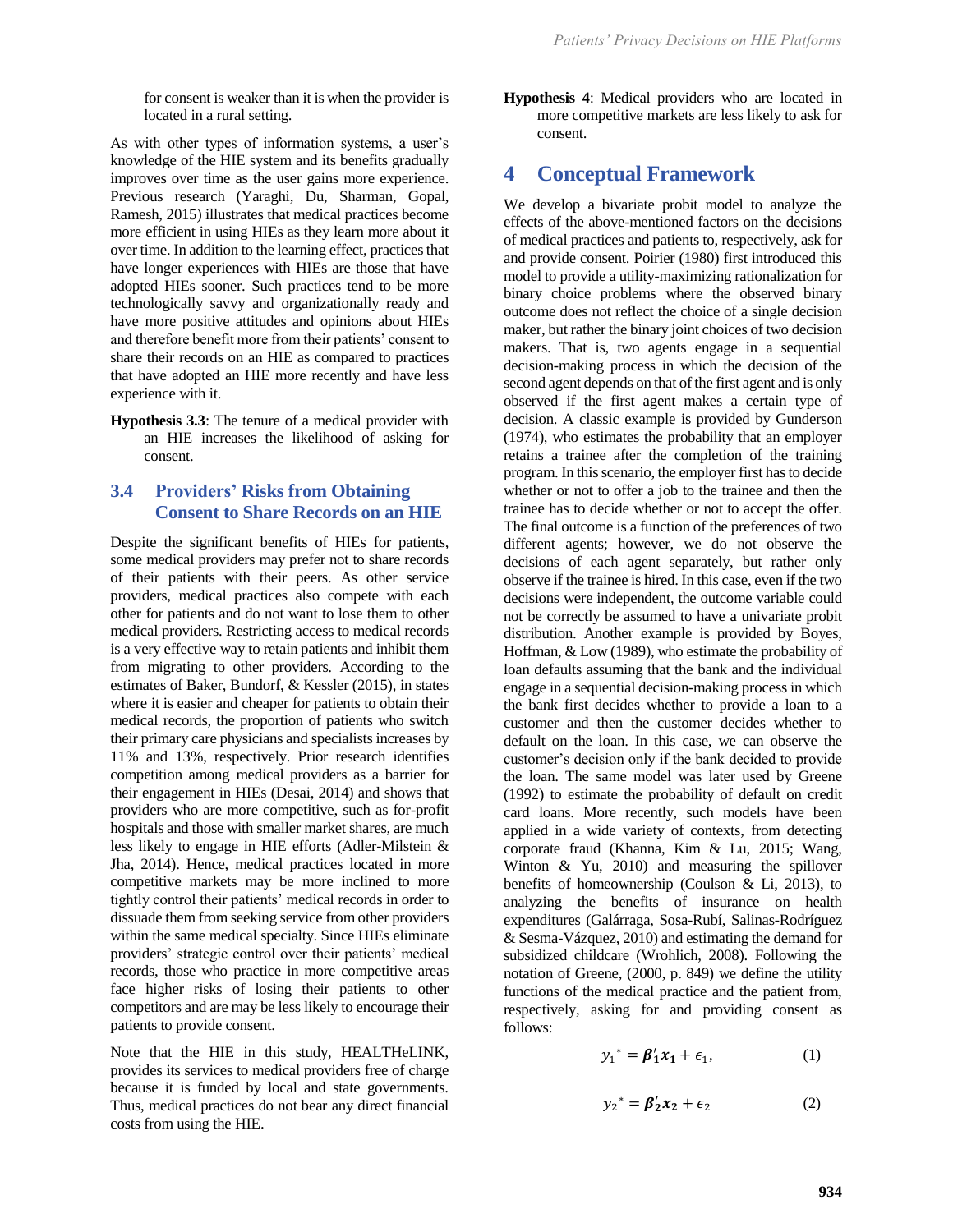Where  $y_1^*$  and  $y_2^*$  are the latent utility functions of the practice and the patient and  $x_1$  and  $x_2$  are the vectors of covariates that defined the respective utility functions. A practice will ask for consent only if  $y_1^* > 0$ . That is:

$$
y_1 = \begin{cases} 1 & \text{if } y_1^* > 0 \\ 0 & \text{otherwise} \end{cases}
$$
 (3)

Similarly, a patient will provide consent only if  $y_2^* > 0$ . As discussed before, the consent process is initiated by the medical practices. Therefore, if a medical practice does not ask a patient for consent, the choice of the patient will remain unknown. In our data set, the choice of the patients in such cases is shown by  $u$  and thus we observe three types of patient consents.

$$
y_2 = \begin{cases} 1 & \text{if } y_1^* > 0 \cap y_2^* > 0 \\ 0 & \text{if } y_1^* > 0 \cap y_2^* \le 0, \\ u & \text{if } y_1^* \le 0 \end{cases}
$$
 (4)

Assuming that the error terms in utility functions have a standard normal distribution and are correlated together with a covariance of  $\rho$ , we can define a bivariate normal cumulative distribution function for the joint distribution of  $\epsilon_1$  and  $\epsilon_2$  such that

$$
\begin{bmatrix} \epsilon_1 \\ \epsilon_2 \end{bmatrix} \sim MVN \begin{pmatrix} \begin{bmatrix} 0 \\ 0 \end{bmatrix}, \begin{bmatrix} 1 & \rho \\ \rho & 1 \end{bmatrix} \end{pmatrix}, \tag{5}
$$

That is,

$$
Prob(\epsilon_1 < X_1, \epsilon_2 < X_2) \\
= \int_{-\infty}^{X_2} \int_{-\infty}^{X_1} \varphi(z_1, z_2, \rho) dz_1 dz_2\n\tag{6}
$$

in which  $\varphi(z_1, z_2, \rho)$  is the bivariate normal distribution's density function. This allows us to define the probabilities of observing the three types of consents as following

$$
P(y_2 = 1) = P(y_1^* > 0 \cap y_2^* > 0) =
$$
  
\n
$$
P(\epsilon_1 < \beta'_1 x_1 \cap \epsilon_2 < \beta'_2 x_2) =
$$
  
\n
$$
\Phi(\beta'_1 x_1, \beta'_2 x_2, \rho)
$$
\n(7)

$$
P(y_2 = 0) = P(y_1^* > 0 \cap y_2^* \le 0) =
$$
  
\n
$$
P(\epsilon_1 < \beta'_1 x_1 \cap \epsilon_2 < -\beta'_2 x_2) =
$$
  
\n
$$
\Phi(\beta'_1 x_1, -\beta'_2 x_2, -\rho)
$$
\n(8)

$$
P(y_2 = u) = P(y_1^* \le 0) = P(\epsilon_1 < -\beta'_1 x_1) = \Phi(-\beta'_1 x_1)
$$
 (9)

The log-likelihood function will be simply derived as

$$
\begin{aligned}\n\text{Log } \ell \\
&= \sum_{\text{Consent} = 1} \text{Ln } \Phi(\beta_1' x_1, \beta_2' x_2, \rho) \\
&+ \sum_{\text{consent} = 0} \text{Ln } \Phi(\beta_1' x_1, -\beta_2' x_2, -\rho) \\
&+ \sum_{\text{consent} = u} \text{Ln } \Phi(-\beta_1' x_1)\n\end{aligned} \tag{10}
$$

Note that the bivariate probit model developed here is analogous to the seemingly unrelated regressions model except that the dependent variables are binary indicators (Chatla & Shmueli, 2017; Zellner, 1962).

In the next section, we provide the estimates of the above model along with a series of alternative models and robustness tests.

## **5 Empirical Analysis**

In this section, we first describe the variables used. We then present our main results followed by robustness tests.

#### **5.1 Variable Description**

The dependent variable in our models is categorical. It is marked as "u" for unknown consent choices, equals 1 if the patient has provided consent, and 0 otherwise.

Based on our discussion in the prior section, we use the following independent variables in our model. Medical records show the number of unique records (laboratory reports, radiology reports, and hospital transcriptions) that are created over the two years prior to the date of consent and are available for each patient on the HIE database. Note that even if patients do not provide consent, their medical records are still available on the HIE; however, these records are not accessible to HIE members. For each patient, the number of involved physicians is equal to the number of unique physicians who have ordered medical reports for that patient. Stigma is a binary variable which is equal to 1 if the patient has a medical record created by a physician with a medical specialty in psychiatry and behavioral health.

Since physicians within the same medical specialty compete with each other over a limited number of potential patients in their locality, we measure competition using the Herfindahl-Hirschman index (HHI) based on the market share of physicians with the same specialty at the zip code level. To calculate the market share of each physician, we divided the number of patients seen by the physician by the total number of patients seen by other physicians with the same specialty and in the same zip code. Although some researchers use hospital service areas (HSAs) and hospital referral regions (HRRs) as groups of zip codes representing segments the health care market (Baker, 2001), we consider each zip code as a single market segment for two reasons. First, methods that group zip codes together and segment the market into larger units are appropriate for studies that use data sets from much larger geographical regions, such as states or the whole United States. By defining larger markets, these methods significantly reduce the variation in the data set and cannot adequately describe the microcompetitive behavior among providers in smaller local markets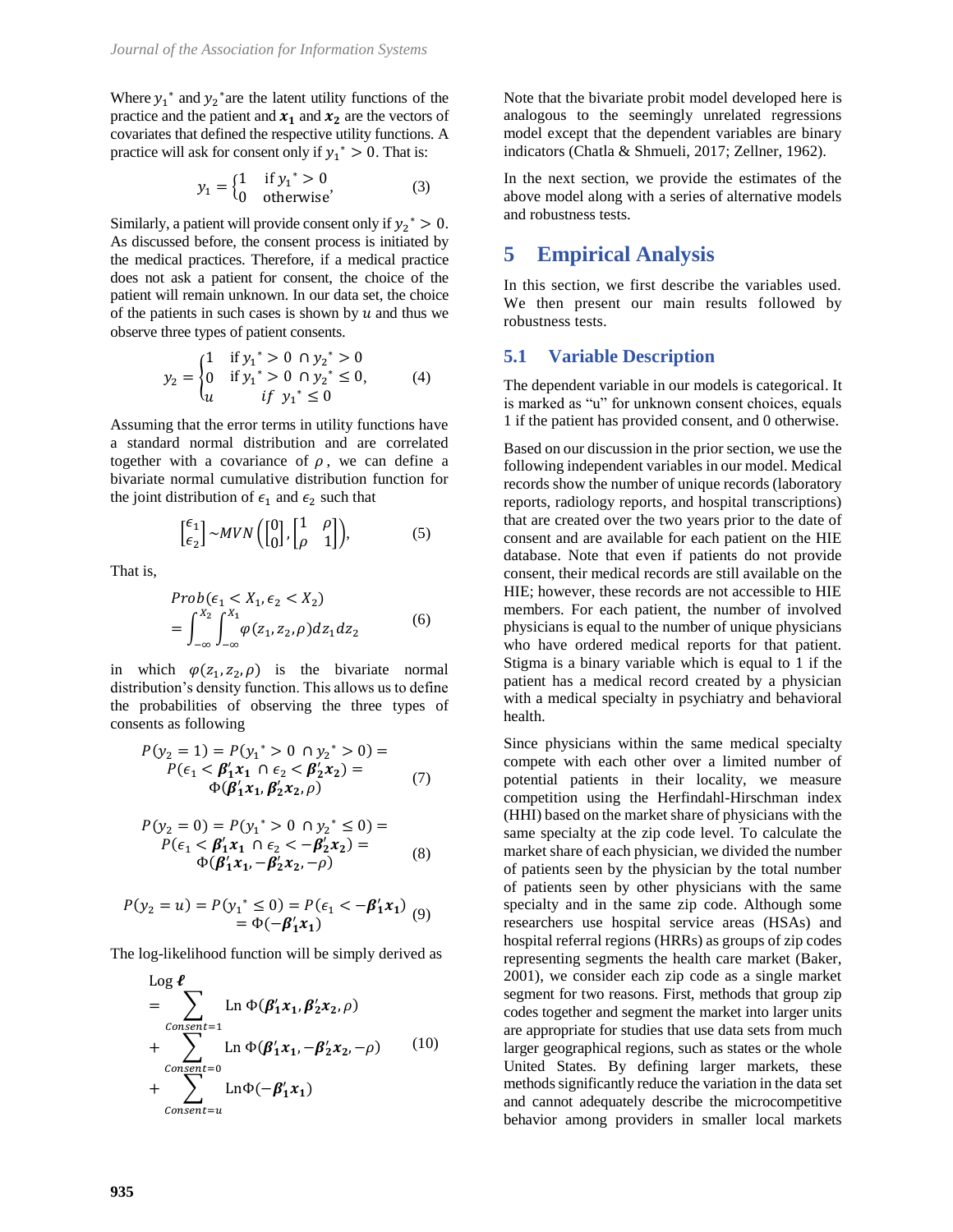(Sohn, 2002). This study is based on the much smaller geographical area of western New York and therefore using single zip codes as segments of the market allows us to study competition at microlevels between providers. Second, segmentation methods that group a large number of zip codes together are primarily designed to define markets for major and large providers such as hospitals. While hospitals treat patients across a large market, smaller medical practices treat patients from much smaller local markets concentrated in their close vicinities. Since our data set also includes small medical practices that compete with each other in local markets, single zip codes constitute much more appropriate market segments for calculating competition (HHI) for the purposes of this study.

To calculate the referrals for a specific physician, we created a social network in which nodes represent medical practices and directed links represent the flow of patients between them. In this network, the normalized in-degree centrality of a focal practice is calculated as the number of unique patients that had medical records created on the order of other medical practices prior to the date of consent. Tenure measures the number of months that a medical practice has been using an HIE. Finally, we control for the location of physician offices using an indicator variable, rural, which is equal to 1 if the zip code in which a physician practices is not classified as a core metropolitan area by United States Department of Agriculture.<sup>1</sup>

Our data set includes a sample of 12,444 patients who visited 186 medical practices in western New York. Of these patients, 965 (~7.8%) were not asked to provide consent and, therefore, their choice of consent is unknown and market with "u" in our data set. The remaining 11,479 patients were asked to provide consent—of these 709 patients (~6.1%) did not agree to do so. To ensure that the low percentage of observations with "unknown" or "no" consent types were not due to a clerical oversight or data entry error, we created a random sample of fifty patients who either did not provide consent or their consent type was marked as unknown. HEALTHeLINK verified that all of the consent types in the sample were correctly identified and there were no errors in data entry. The verification process involved comparing the archive of paper records on which consent was obtained with the electronic database in which consent type was indicated. A short description of the main variables is presented in Table A1.<sup>2</sup> Summary statistics along with correlations among of the variables are provided in Table A2.

#### **5.2 Main Results**

We use the NLMIXED procedure in SAS 9.3 to implement the maximum likelihood estimation method to fit our models. In order to better study the interaction terms and the effects of variables that pertain to two units (medical practices and patients), we standardized all continuous variables with a standard deviation of 1 around the zero mean.

We first run a simple probit model to estimate the probability that a medical practice asks a patient for consent. This is equivalent to estimating a probit model using the link function defined in Equation 9. In this model, the dependent variable is a binary and is equal to one if the final consent choice of the patient is either 1 or 0 and is equal to 0 if the final consent choice of the patient is unknown. In our data set, practices appear multiple times because each practice provides medical services to many patients. However, patient consent is rarely asked for more than once and those who were asked were extremely unlikely to change their consent type. Of the 12,444 patients, only 813 (6.5%) patients were asked more than once to provide consent; of these, only 63 (0.5%) patients changed their consent type. Due to the very small percentage of patients who changed their consent type, we pooled them all together and ignored patient-level fixed effects. To account for the unobservable factors that lead to potential correlation among the decisions of patients who visit the same practice, the standard errors of observations are clustered within each practice.

Column 1 of Table A3 shows the estimates of a model in which the utility of practices is only a function of practice benefits. While the practice benefits increase the likelihood of asking for consent, the risks, as captured by the level of competition (HHI), do not have any significant effect on reducing the likelihood of asking for consent. Column 2 shows the estimates when the patient-level characteristics are also added to the model. In both models, in-degree centrality is positive and significant, which confirms that practices that treat a greater number of patients transferred from other providers are more likely to ask their patients for consent. Interestingly, when we include patient characteristics in Column 2, the number of physicians involved and the interaction of this number with the volume of medical records are both positive and significant. That implies that medical practices consider patient benefits patients in their decision to ask for consent.

We then focus on the consent choice of the patients. If we simply remove the observations with unknown consent type from our data set, we can model the final

 $\overline{a}$ 

<sup>1</sup> http://www.ers.usda.gov/data-products/ruralurban-commuting-area-codes/documentation.aspx

<sup>2</sup> All tables are located in the Appendix.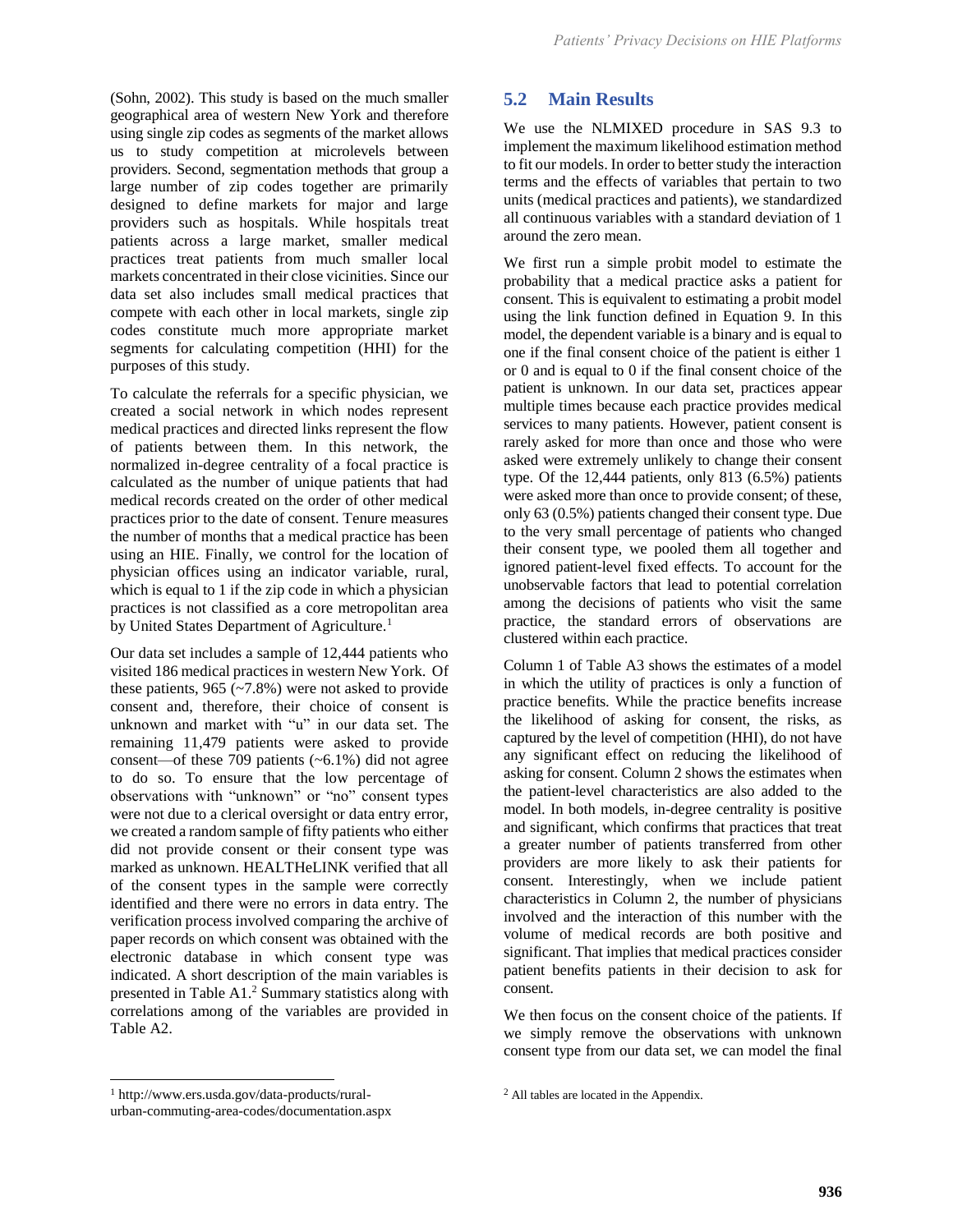consent choice as a binary variable that is equal to 1 if the patient has provided consent and 0 otherwise. Note that these estimates are based on a limited data set from which 965 observations with unknown consent choices were removed, and thus only includes 11,479 observations with consent choices equal to either 0 or 1. Column 3 shows the estimates of a probit model in which the utility of a patient is only a function of patient characteristics, while Column 4 shows the estimates of a model that, in addition to patient characteristics, controls for practice characteristics. We observe that the number of medical records, physicians involved, and their interaction are all positively associated with the likelihood of providing consent while none of the practice characteristics are correlated with the final choice.

Finally, Columns 5 and 6 show the estimates of the bivariate probit model of Equation 10. Column 5 presents the estimates of a model in which the utility functions of practices and patients are driven by, respectively, practice and patient characteristics, while Column 6 shows the estimates of a model in which the utility of medical practices is a function of both patient and practice characteristics and, similarly, the utility of patients is also a function of both patient and practice characteristics. In both of the models, the covariance between the error terms of the two utility functions are estimated and shown as ρ, which in both Columns 5 and 6 is statistically insignificant, implying that there exists no unobserved factor that affects both patient and practice choices.

These models confirm our previous findings; practices, rural location and the ratio of patients with medical records created by other practices, as captured by indegree centrality, are strongly associated with the likelihood of asking for consent. These variables represent the benefits to practices of obtaining patients' consent to share medical records on an HIE. On the other hand, potential risks, as captured by competition (HHI), have no statistically significant effect on reducing a practice's likelihood for asking for consent. The privacy decisions of patients follow a privacy calculus as well; patients with stigmatized medical conditions are less likely to give consent and those with a large number of medical records and involved physicians are more likely to do so. Most interestingly, while medical practices consider the benefits of their patients in their decision to ask them for consent, patients are not influenced by medical practices and, instead, make their privacy decisions based on an examination of their own risks and benefits.

#### **5.3 Robustness Tests**

Note that when a medical practice asks for patient consent, it does not mean that it necessarily "recommends" that patients give consent. To distinguish this difference, we consider a process in which the medical practice first makes its recommendation and then the patient makes the final choice. We estimate the probability of asking for consent as a proxy for the strength of the provider's recommendation to a patient for providing consent. This is based on the assumption that practices with higher probabilities of asking for consent are those that provide stronger recommendations for giving consent. In this process, the medical practice influences the patient by offering a recommendation, and the patient, in turn, considers this recommendation, along with personal factors, to reach the final consent decision. To capture this process, we modeled the utility of the patient as a function of patient characteristics, along with an estimated probability of asking for consent, as a proxy for the strength of the consent recommendation calculated for practices based on the estimates presented in Column 1. That is, we estimated a probit model in which the consent choice was a function of patient characteristics and one additional variable representing the strength with which a practice recommends consent. The values of his new variable (P), by definition, will be between 0 and 1 and can be interpreted as the level of effort that a practice invests in persuading a patient to provide consent. Including this variable in the model allowed us to examine how large the influence of medical practices is on patient consent decisions. Although the estimated P has a positive sign, it is not statistically significant and provides further confirmation of our main results that indicate that patients are not substantially driven by their physicians' recommendations and that, rather, they consider their own risks and benefits when deciding whether to share their medical records on an HIE.

To further check the robustness of our main results, we considered other estimation strategies. First, we replicated our main estimation models on a smaller stratified sample in which the ratio of "unknown" and "no consent" types were higher. Second, we transformed "unknown" consent types to "no consent" in order to construct a binary outcome and then estimated a zero-inflated binomial model using both probit and logit link functions to make sure that the estimates were robust even in the context of other function types. We discuss these strategies below.

In our sample, only a small percentage of patients were either not asked to provide consent or refrained from providing consent despite being asked to. These percentages, however, are still relatively high and do not qualify as a rare event in the context of our data set. King and Zeng (2001) define such data sets as those that have "dozens to thousands of times fewer ones (events, such as wars, vetoes, cases of political activism, or epidemiological infections) than zeros." More importantly, the problem of rare events concerns not so much the percentage of times an event happens as the overall number of cases. For example, an event with only a 2% chance of happening is considered rare in a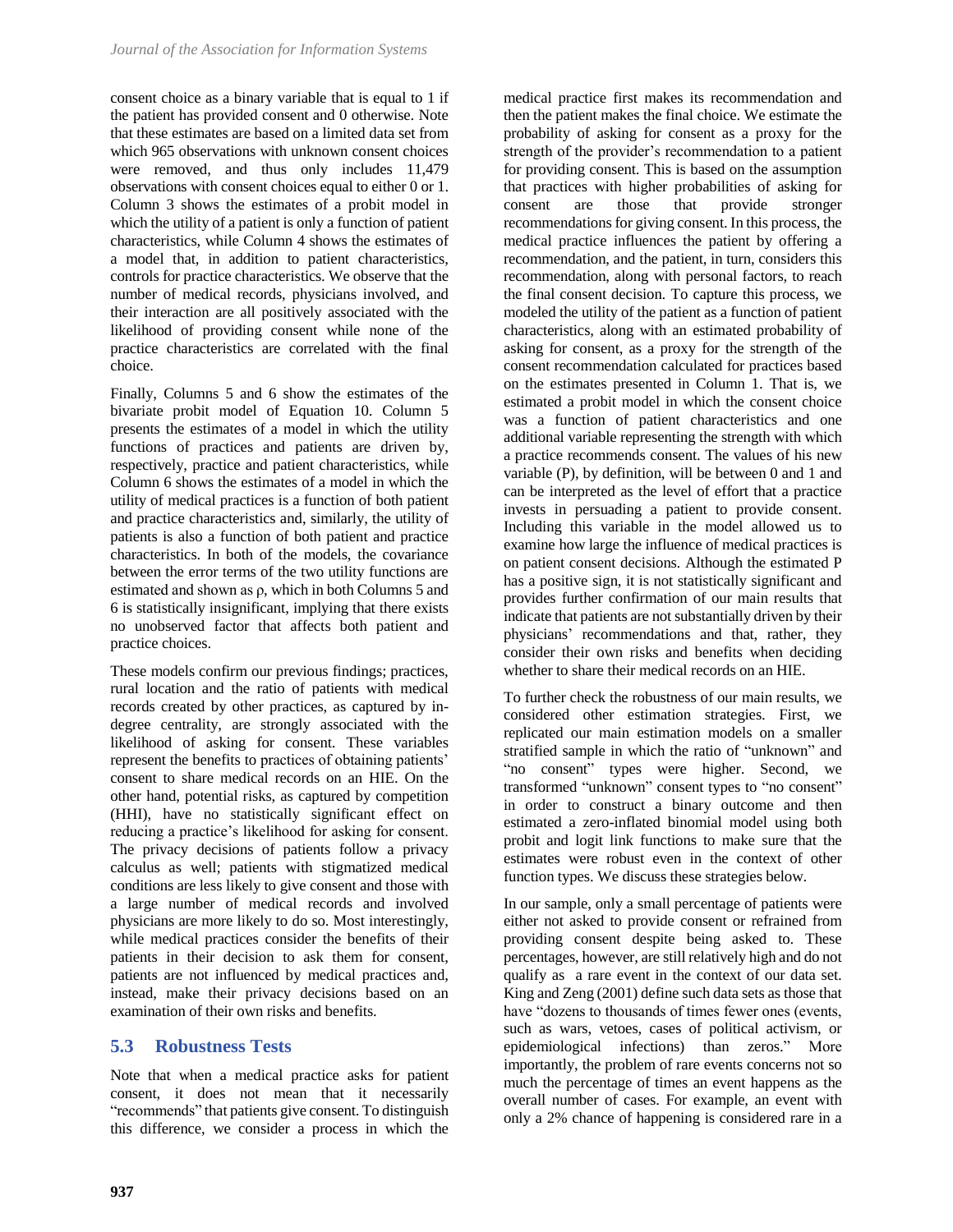sample of 1000 observations because it only constitutes 20 events; however, in a sample of 10,000 cases, the same event with a 2% probability then happens 200 times and problem of underestimating the probability of the rare event is no longer an issue. In our case, the event of "no consent" has a relatively low chance of happening (~8%) however since we have a fairly large sample ( $N = 12,444$ ), the frequency of this event is very high ( $N = 813$ ). Therefore, our model parameters would not be overestimated. Even if we were dealing with a data set of rare events, only the intercepts would be overestimated and the slopes that test our hypotheses would remain consistent and unbiased.

Although the nonevents in our data are not significantly rare, we considered a conservative approach and conducted oversampling from our original data set to create a smaller data set with a higher percentage of no or unknown consent responses. To create the smaller sample, we first selected all of the observations with zero or unknown consent, and then randomly selected roughly 10% of the remaining observations with a consent equal to 1, stratified by the medical practice. The resulting data set includes the consent status of 2836 patients within 186 medical practices. Similar to the original sample, 965 (~34%) patients were not asked to provide consent and therefore their choice is unknown. From those that were asked to provide consent, 709 (~37%) patients did not agree to do so. Note that all of the 186 medical practices of the original data set also appear in the smaller data set and therefore the summary statistics of practice-level characteristics remain the same. Table A4 presents the summary statistics of the smaller data set and provides comparisons with the original data set. While the averages of the number of doctors, age, and stigma variables in the smaller data set are statistically different from those of the original data set, their differences are not economically significant. Table A5 presents the estimates of our models on the smaller data set. The estimates are similar in terms of (positive/negative) sign and significance to those that were based on the original data set, except that the estimates of stigma were negative, but not statistically significant. This is because we stratified our sample based on the dependent variable and since only a small proportion of patients in the larger sample had stigmatized conditions, our stratified sample includes an even smaller number of patients with such conditions and therefore the estimates of this variable become insignificant.

We can convert "u" consents to 0 and estimate a zeroinflated binomial model. As mentioned earlier in the paper, the state of New York has mandated an opt-in policy for HIE membership and, thus, unless patients explicitly provide consent, HIE members cannot access their medical records. That means that HIE members cannot access the records of patients with unknown consent—it is as if they had explicitly refused to provide consent. Therefore, in practice, the "u" consent is similar to no consent because the records are, in either case, not accessible.

We therefore have a zero-inflated data set in which the zeros are the outputs of two binomial processes: either the medical providers did not ask for consent or patients refused to provide consent despite being asked by the medical providers. The 1s on the other hand only happen when medical providers ask for the consent and the patients agree to provide it. Following the notation of Section 4, assuming a probit link function, the probabilities of the two consent types will be as follows:

$$
P(y_2 = 0) = 1 - \Phi(\beta_1' x_1) +
$$
  
 
$$
\Phi(\beta_1' x_1) (1 - \Phi(\beta_2' x_2))
$$
 (11)

$$
P(y_2 = 1) = \Phi(\beta_1' x_1) \Phi(\beta_2' x_2) \tag{12}
$$

And the log-likelihood function will be:

Log 
$$
\ell = \sum_{\text{Consent}=0} \text{Ln} \left( 1 - \Phi(\beta'_1 x_1) +
$$
  
\n
$$
\Phi(\beta'_1 x_1) \left( 1 - \Phi(\beta'_2 x_2) \right) \right) +
$$
\n
$$
\sum_{\text{Consent}=1} \text{Ln} \left( \Phi(\beta'_1 x_1) \Phi(\beta'_2 x_2) \right)
$$
\n(13)

Similarly, if we use a logit link function, the loglikelihood function will be defined as follows:

Log 
$$
\ell = \sum_{Consent=0} \text{Ln} \left[ 1 + \exp(\beta'_1 x_1) + \exp(\beta'_2 x_2) \right] - \text{Ln}(1 + \exp(\beta'_1 x_1)) - \text{Ln}(1 + \exp(\beta'_2 x_2)) + \sum_{Consent=1} \beta'_1 x_1 + (14) \beta'_2 x_2 - \text{Ln}(1 + \exp(\beta'_1 x_1)) - \text{Ln}(1 + \exp(\beta'_2 x_2))
$$

We provide the estimates of Equations 13 and 14 in Table A6. Column 1 provides the estimates of a zeroinflated probit model in which the utilities of practices and patients are only a function of, respectively, practice and patient characteristics, and Column 2 shows the estimates of a zero-inflated probit model in which the utility functions consist of both practice and patient characteristics for both agents. The estimation results of the logit counterparts of these models are presented in Columns 3 and 4.

Table A7 summarizes the results of our hypotheses based on the estimates that we obtained from our main model and the three subsequent models that we ran as robustness tests. While the estimates are consistent in terms of (positive/negative) sign, their level of statistical significance varies across the models. This is primarily due to the fact that both the samples and the estimation methods are different. However, in all models we observe that in asking for consent, physicians assign significant weight to patient benefits, and in deciding whether to provide consent, patients take their own risks and benefits into account rather than merely relying on physician recommendations.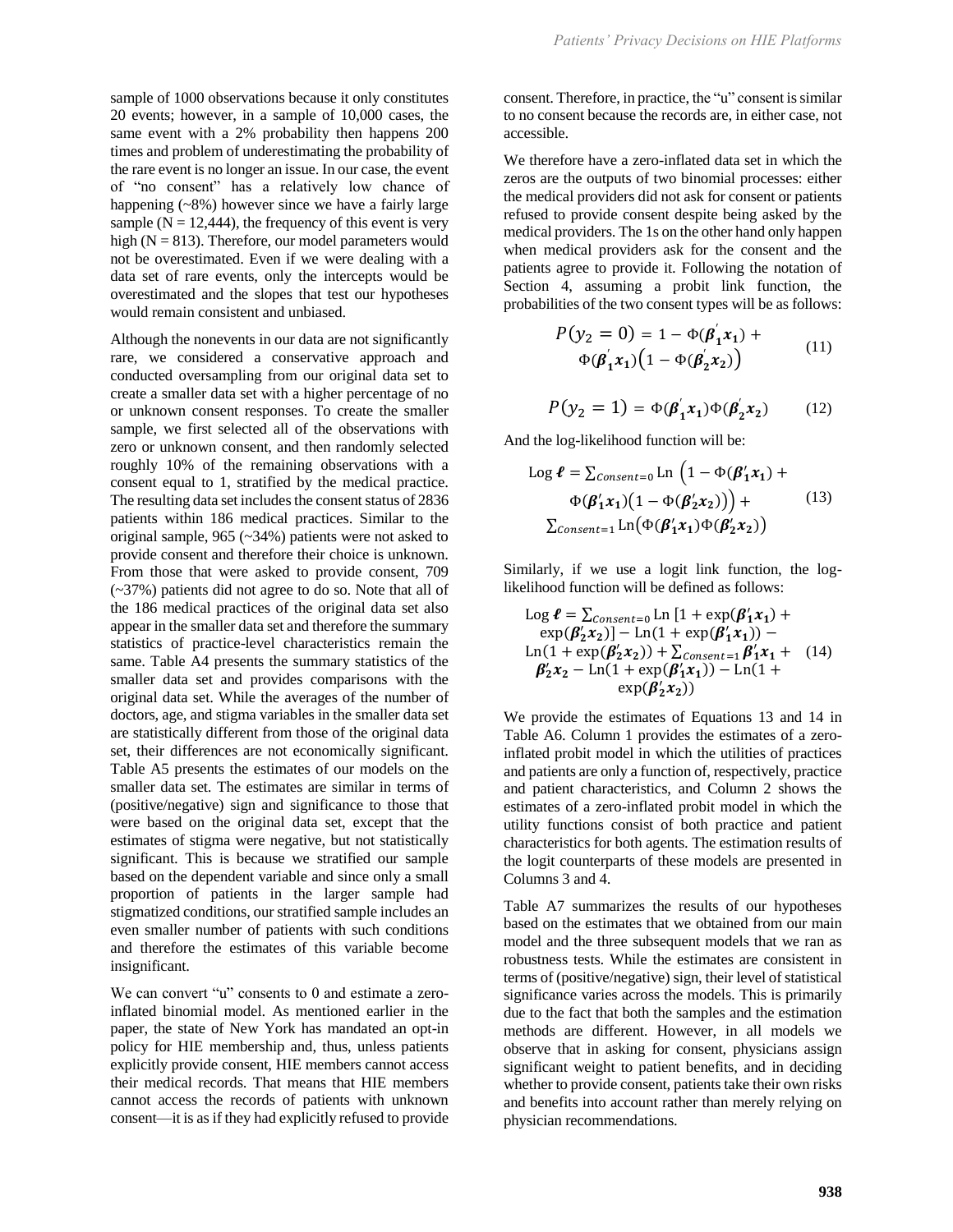# **6 Conclusion**

The percentage of hospitals that use an electronic health records (EHR) system grew from 9.4% in 2008 to 96.9% in 2014 (Charles et al., 2013). With the widespread adoption of EHRs, exchanging medical information has become more important than ever. HIE platforms are one of the most viable approaches for seamless exchange of medical information. Despite their potential, the success of HIEs hinges on the consent of patients. Without patient consent, HIEs cannot operate and, consequently, their potential to improve the quality and reduce the costs of health care will not be realized. Therefore, it is critical to understand the factors that affect patients' choices and examine how patients make decisions about disclosing their medical information on HIEs. To the best of our knowledge, this research is the first study in this direction.

In this study we examine patients' decisions to disclose their medical records on HIE platforms and investigate the role of physicians in such decisions. Contrary to common belief, we observe that when given a chance to make a decision about their privacy preferences, patients do not merely follow the recommendation of their physicians but rather carefully consider the risks and benefits of providing consent. For patients, the number of physicians involved in their medical care, volume of medical records on the HIE, and the interaction between these two factors are positively associated with the likelihood of providing consent. On the other hand, the existence of medical records related to stigmatized conditions, such as behavioral health issues and mental illness, is negatively associated with the likelihood of providing consent. Our research shows that medical providers do not refrain from exchanging health information due to fear of losing their market share to their competitors. We show that provider decisions to ask for consent are positively associated with the potential benefits of the HIE for themselves and their patients rather than the financial risks of the HIE that medical providers may face because of patients' potential migration to other providers.

#### **6.1 Policy Implications**

The results of this research yield clear directions for focusing efforts on increasing the level of patient participation in HIE platforms so that such platforms can become effective tools in large-scale health care management. These directions are in direct consonance with the ongoing national efforts to improve the health care system in the US. If patients were to agree to disclose their medical information on HIE platforms, health care providers could provide better care and avoid medical redundancies, which would ultimately result in lowering the overall cost of healthcare services. Encouraging patients to provide consent and participate in HIE initiatives would be a critically important first

step in implementing such improvements. The model developed in this paper explains the privacy concerns of patients and their subsequent consent choices. As such, our model could help focus policy efforts concerning patient education and community awareness on the utility and value HIE platforms in public health. The results of this study could also direct these efforts toward specific target populations in need of such interventions.

The results of this study will also be of significant interest to HIE platforms seeking to enhance their value propositions to their participating members. The volume of accessible data on HIE platforms is directly proportional to the percentage of patients who provide consent. Therefore, the insights of this paper could also be applied in designing effective marketing strategies to enhance the level of consent among patients, ultimately increasing the value of an HIE to its members.

## **6.2 Limitations and Future Work**

Given data limitations, some important variables are not included in our models. For example, peer pressure, which could be a strong driver of patient consent, is not included in this study. There are multiple unobserved confounding factors that may explain the correlation between different practice- and patient-level characteristics and the final disclosure decision. Without controlling for these factors, the reported coefficients might be endogenous. For instance, one such unobserved factor is the severity of the patient's illness. This factor may explain multiple relationships observed in the data, including the positive effect of a patient's age and the number of doctors involved in his or her care on the patient's decision to disclose information on the HIE. As we discussed in Section 3.1, it is possible that patients with more severe illnesses are more likely to see multiple physicians, and also more likely to be willing to share their medical records. As such, it is possible that the relationship between number of physicians and the willingness to disclose may be coincidental rather than causal. This limitation could be overcome by controlling for risk-adjustment index based on Elixhauser comorbidities. We were not able to implement this method because diagnosis codes are recorded in EMR systems at the practices and were not available on the HIE we used. Future analysis of more granular data could shed more light on patient privacy decisions.

We also observe that some patients were asked for their consent multiple times. Such patients may provide consent eventually. The number of times that a patient is asked to provide consent could be considered as a proxy for the pressure. It would be interesting to examine if and how such pressure could lead patients to provide consent, as this information could help design efficient processes to obtain patient consent.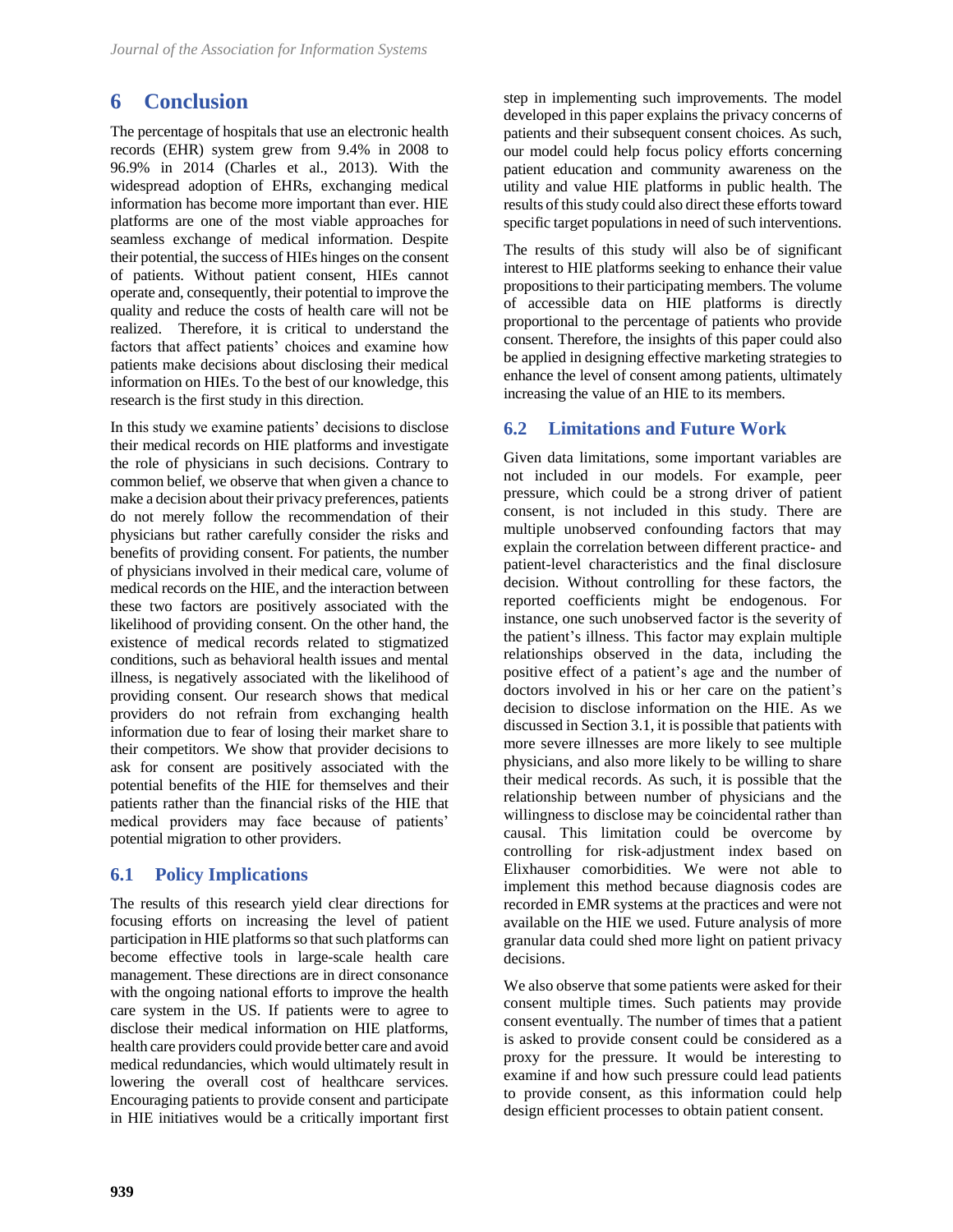Another potential for future research could be a nationwide comparison of privacy decisions among different HIEs. As we discussed earlier in the paper, HEALTHeLINK is quite successful compared to other HIEs, as a significantly higher percentage of medical providers than typical have adopted its services and, due to its local marketing efforts, a considerable portion of patients have agreed to disclose their medical records (Holmgren, Patel, & Adler-Milstein, 2017). This is partly due to the fact that HEALTHeLINK has received strong support from state government, local insurance companies, and

regional medical providers. Unlike the majority of HIEs, HEALTHeLINK is financially visible (Adler-Milstein et al., 2016). Additionally, HEALTHeLINK operates in a market with unique privacy regulations. Unlike many other states, New York has adopted an opt-in policy requiring HIEs to obtain explicit consent from patients before sharing their records. In states that have implemented an opt-out policy, the dynamics of decision-making may be very different. Given these differences in the HIE itself and the conditions of the market in which it operates, the results of this study may not be generalizable to other HIEs.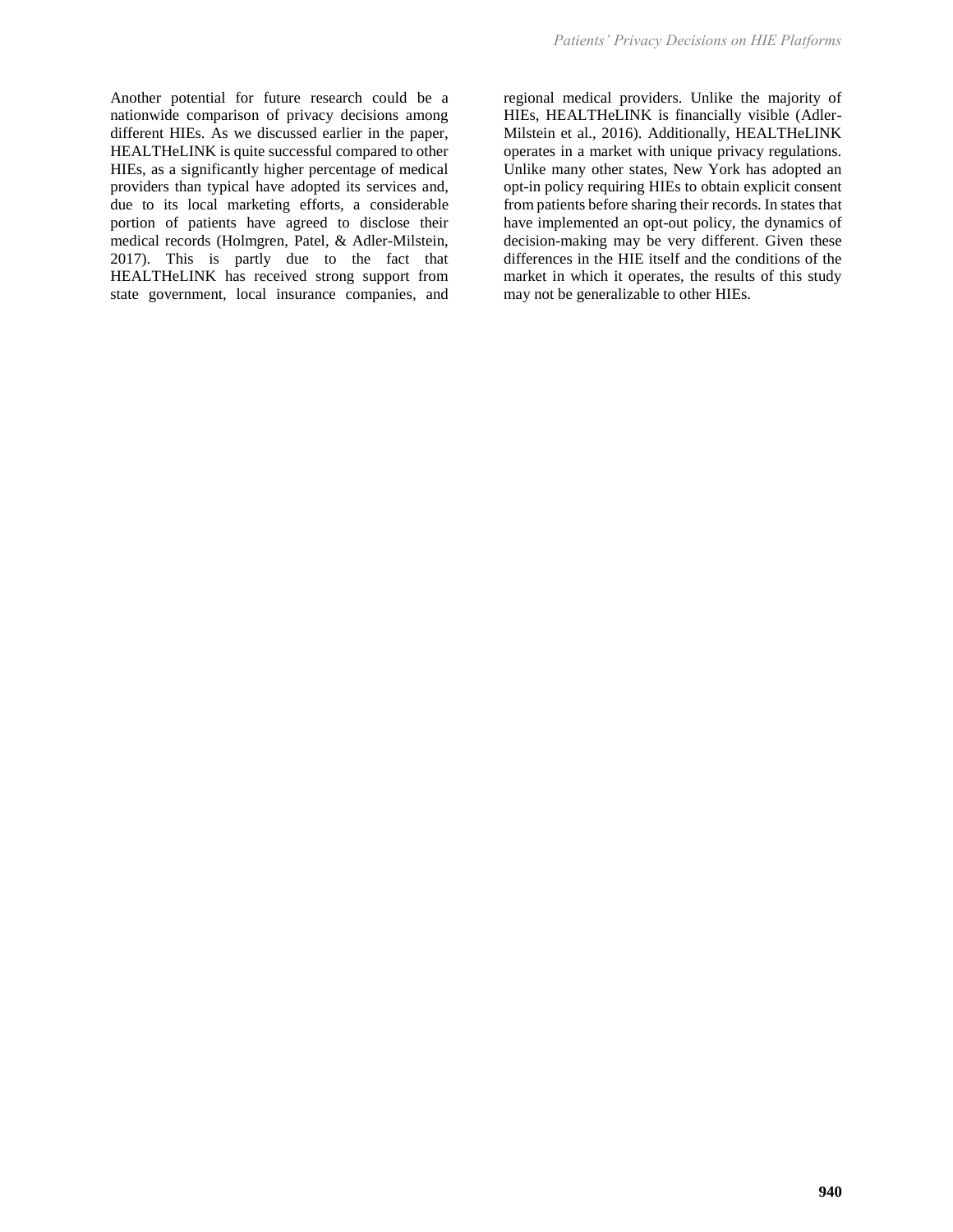## **References**

- Adjerid, I., Acquisti, A., Telang, R., Padman, R., & Adler-Milstein, J. (2015). The impact of privacy regulation and technology incentives: The case of health information exchanges. *Management. Science, 62*(4), 1042-1063.
- Adler-Milstein, J., Bates, D.W., & Jha, A. K., (2011). A survey of health information exchange organizations in the United States: Implications for meaningful use. *Annals of Internal Medicine 154*(10), 666-671.
- Adler-Milstein, J., Bates, D. W., & Jha, A. K. (2013). Operational health information exchanges show substantial growth, but long-term funding remains a concern. *Health Affairs 32*(8), 1486- 1492.
- Adler-Milstein, J., & Jha, A. K., (2014). Health information exchange among U.S. hospitals: who's in, who's out, and why? *Healthcare 2*(1), 26-32.
- Adler-Milstein, J., Lin, S. C., & Jha, A. K., (2016). The number of health information exchange efforts is declining, leaving the viability of broad clinical data exchange uncertain. *Health Affairs 35*(7), 1278-1285.
- Ajzen, I., (1991). The theory of planned behavior. *Organizational Behavior and Human Decision Processes, 50*(2), 179-211.
- Angermeyer, M. C., Matschinger, H., & Schomerus, G. (2013). Attitudes towards psychiatric treatment and people with mental illness: changes over two decades. *British Journal of Psychiatry, 203*(2), 146-151.
- Arvaniti, A., Samakouri, M., Kalamara, E., Bochtsou, V., Bikos, C., & Livaditis, M. (2009). Health service staff's attitudes towards patients with mental illness. *Social Psychiatry & Psychiatric Epidemiology, 44*(8), 658-665.
- Awad, N. F., & Krishnan, M. S. (2006). The personalization privacy paradox: An empirical evaluation of information transparency and the willingness to be profiled online for personalization. *Management Information Systems Quarterly*, *30*(1), 13-28.
- Ayabakan, S., Bardhan, I., Zheng, Z. E., & Kirksey, K. (2017). The impact of health information sharing on duplicate testing. *MIS Quarterly, 41*(4), 1083-1103.
- Baker, L. C. (2001). Measuring competition in health care markets. *Health Services Research, 36*(1), 223-251.
- Baker, L. C., Bundorf, M. K., & Kessler, D.P. (2015). Expanding patients' property rights in their medical records. *American Journal of Health Economics, 1*(1), 82-100.
- Boyer, K. K., Hallowell, R., & Roth, A.V., (2002). Eservices: Operating strategy—A case study and a method for analyzing operational benefits. *Journal of Operations Management, 20*(2), 175-188.
- Boyes, W. J., Hoffman, D. L., & Low, S.A. (1989). An econometric analysis of the bank credit scoring problem. *Journal of Econometrics, 40*(1), 3-14.
- Braithwaite, D. O. (1991). "Just how much did that wheelchair cost?": Management of privacy boundaries by persons with disabilities. *Western Journal of Speech Communication, 55*(3), 254-274.
- Charles, D., Gabriel, M., & Furukawa, M. F. (2013). Adoption of electronic health record systems among US non-federal acute care hospitals: 2008-2013. *ONC Data Brief, 9*, 1-9.
- Chatla, S. B., & Shmueli, G. (2017). An extensive examination of regression models with a binary outcome variable. *Journal of the Association for Information Systems, 18*(4), 340-371.
- Coulson, N. E., & Li, H. (2013). Measuring the external benefits of homeownership. *Journal of Urban Economics, 77*, 57-67.
- Desai, S. (2014). Electronic *health information exchange, switching costs, and network effec*ts (SSRN Scholarly Paper No. #14-23). Rochester, NY: Social Science Research Network.
- Dinev, T., & Hart, P. (2006). An extended privacy calculus model for e-commerce transactions. *Information Systems Research, 17*(1), 61-80.
- Eftekhari, S., Yaraghi, N., Singh, R., Gopal, R. D., & Ramesh, R. (2017). Do health information exchanges deter repetition of medical services? *ACM Transactions on Management Information Systems, 8*, Paper 2.
- DesRoches, C. M., Campbell, E. G., Vogeli, C., Zheng, J., Rao, S. R., Shields, A. E., Donelan, K., Rosenbaum, S., Bristol, S. J., Jha, A. K. (2010) Electronic health records' limited successes suggest more targeted uses. *Health Affairs, 29*(4), 639-646.
- Emerson, R. M., (1976). Social exchange theory. *Annual Review of Sociology, 2*(1), 335-362.
- Furukawa, M. F., Raghu, T. S., & Shao, B. B. (2010) Electronic medical records and cost efficiency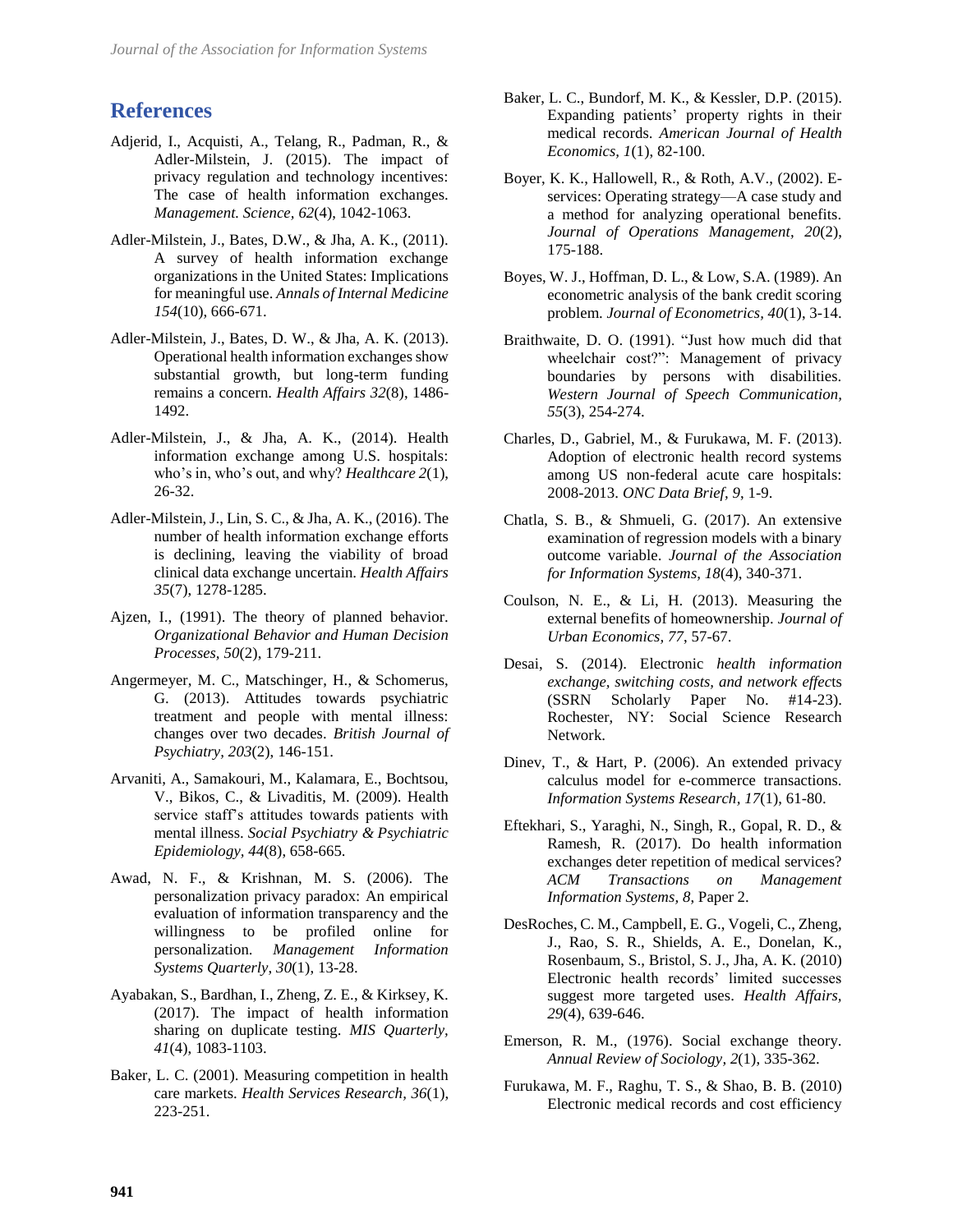in hospital medical-surgical units. *Inquiry, 47*(2), 110-123.

- Frisse, M. E., Johnson, K. B., Nian, H., Davison, C. L., Gadd, C. S., Unertl, K. M., Turri, P. A., & Chen, Q. (2012). The financial impact of health information exchange on emergency department care. *Journal of the American Medical Informatics Association, 19*(3), 328- 333.
- Galárraga, O., Sosa-Rubí, S.G., Salinas-Rodríguez, A., & Sesma-Vázquez, S., (2010). Health insurance for the poor: Impact on catastrophic and out-ofpocket health expenditures in Mexico. The *European Journal of Health Economics, 11*(5), 437-447.
- Greene, W. H., (2000). *Econometric analysis* (4th ed.). Upper Saddle River, NJ: Prentice Hall.
- Greene, W. H., (1992). *A statistical model for credit scoring* (NYU Work. Pap. No EC-92-29). New York, NY: New York University Stearn School of Business.
- Griffin, E., (2006). *Communication: A first look at communication theory*. Boston, MA: McGraw-Hill.
- Gunderson, M., (1974). Retention of trainees: A study with dichotomous dependent variables. *Journal of Econometrics, 2*(1), 79-93.
- Hendrich, A., Chow, M. P., Skierczynski, B. A., & Lu, Z. (2008). A 36-hospital time and motion study: How do medical-surgical nurses spend their time? *The Permanente Journal, 12*(3), 25-34.
- Hillestad, R., Bigelow, J., Bower, A., Girosi, F., Meili, R., Scoville, R., & Taylor, R. (2005). Can electronic medical record systems transform health care? Potential health benefits, savings, and costs. *Health Affairs*, *24*(5), 1103-1117.
- Holmgren, A. J., Patel, V., & Adler-Milstein, J. (2017). Progress in Interoperability: Measuring US hospitals' engagement in sharing patient data. *Health Affairs, 36*(10), 1820-1827.
- Homans, G. C. (1958). Social behavior as exchange. *American Journal of Sociology, 63*(6), 597-606.
- Javitt, J. C., Rebitzer, J. B., & Reisman. L. (2008). Information technology and medical missteps: Evidence from a randomized trial. *Journal of Health Economics,* 27(3), 585-602.
- Janakiraman, R., Park, E., Demirezen, E., & Kumar, S. (2017). *The effects of health information exchange access on healthcare quality and efficiency: An empirical investigation* (Mays Business School Working Paper No. 2915190).

College Station, TX: Texas A&M University Mays Business School.

- Karen, B., Burgess, M., Gale, M. S., John, A., Andrew, F., & Yousefian Hansen, M. S. (2016). *Health information exchange: A strategy for improving access for rural veterans in the Maine flex rural veterans health access* (Maine Rural Health Research Center Working Paper No. 61). Retrieved from https://muskie.usm.maine.edu/ Publications/rural/Maine-Rural-Veterans-Health-Access-HIT-Strategies.pdf
- Khanna, V., Kim, E. H., & Lu, Y. (2015). CEO connectedness and corporate fraud. *Journal of Finance, 70*(3), 1203-1252.
- Kho, A. N., Cashy, J. P., Jackson, K. L., Pah, A. R., Goel, S., Boehnke, J., Humphries, J. E., Kominers, S. D., … Galanter, W. L. (2015). Design and implementation of a privacy preserving electronic health record linkage tool in Chicago. *Journal of the American Medical Informatics Association, 22*(5), 1072-1080.
- King, G., & Zeng, L. (2001). Logistic regression in rare events data. *Political Analysis, 9*, 137-163.
- Kuperman, G. J. (2011). Health-information exchange: Why are we doing it, and what are we doing? *Journal of the American Medical Informatics Association, 18*(5), 678-682.
- Link, B. G. (1987) Understanding labeling effects in the area of mental disorders: An assessment of the effects of expectations of rejection. *American Sociolological Review, 52*(1), 96- 112.
- Lowry, P. B., Cao, J., & Everard, A., (2011). Privacy concerns versus desire for interpersonal awareness in driving the use of self-disclosure technologies: the case of instant messaging in two cultures. *Journal of Management Information Systems 27*(4), 163-200.
- Madden, M., Fox, S., Smith, A., & Vitak, J., (2007). *Digital footprints: Online identity management and search in the age of transparency.*  Washington, DC: Pew Internet & American Life Project.
- McCullough, J. S. (2008). The adoption of hospital information systems. *Health Economics*, *17*(5), 649-664.
- McCullough, J. S., Casey, M., Moscovice, I., & Prasad, S. (2010) The effect of health information technology on quality In U.S. hospitals. *Health Affairs, 29*(4),647-654.
- Miller, A. R. & Tucker, C. E., (2011a). Can health care information technology save babies? *Journal of Political Economy, 119*(2), 289-324.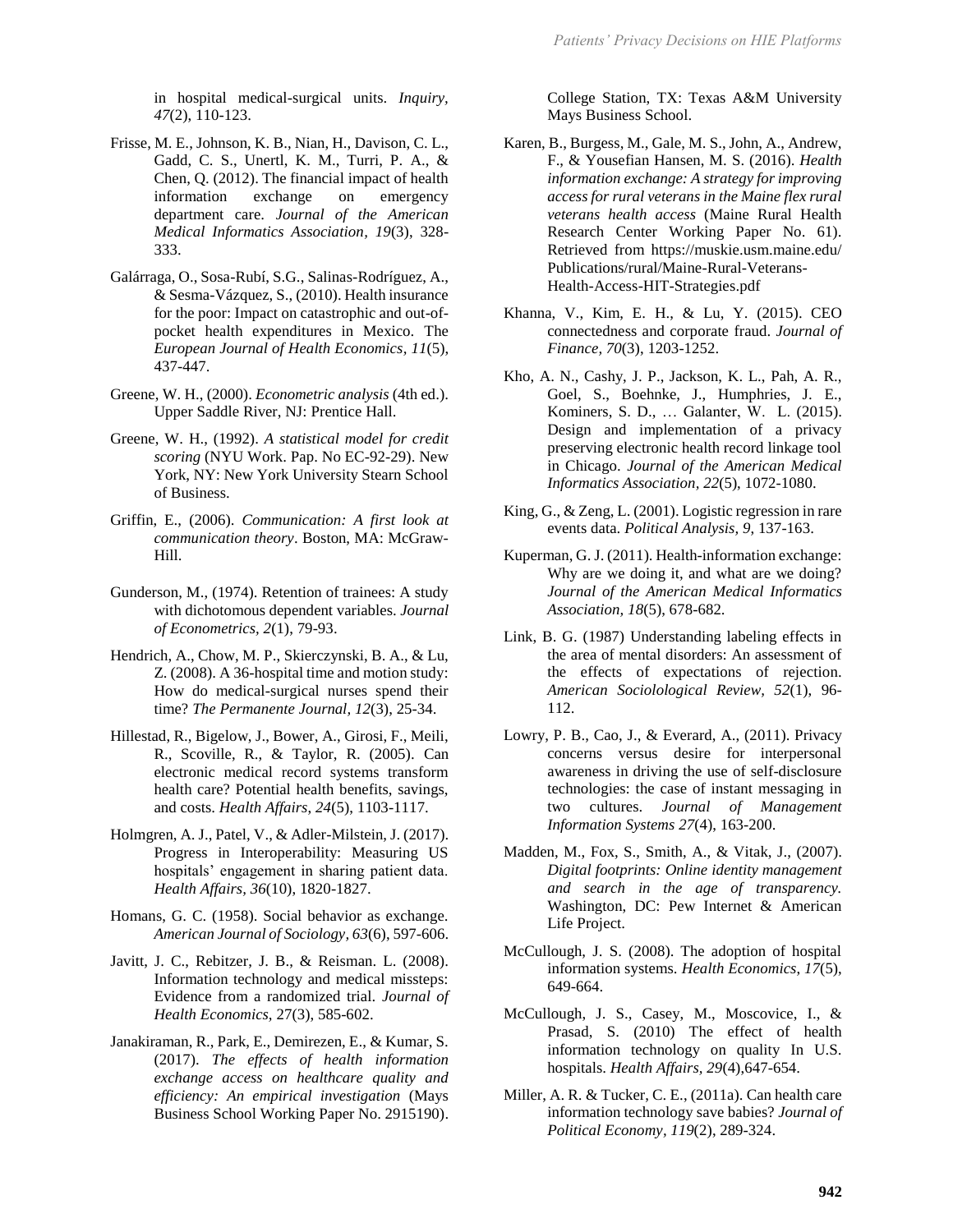- Miller, A. R. & Tucker, C.E. (2011b). Encryption and the loss of patient data. *Journal of Policy Analysis and Management, 30*(3), 534-556.
- Miller, A. R., & Tucker, C. (2014). Health information exchange, system size and information silos. *Journal of Health Economics, 33*, 28-42.
- Moses, T. (2010). Being treated differently: Stigma experiences with family, peers, and school staff among adolescents with mental health disorders. *Social Science & Medicine*, *70*(7), 985-993.
- Norberg, P. A., Horne, D. R., & Horne, D. A. (2007). The privacy paradox: Personal information disclosure intentions versus behaviors. *Journal of Consumer Affairs, 41*(1), 100-126.
- Ozcan, Y. A., & Kazley, A. S. (2008). Do hospitals with electronic medical records (EMRs) provide higher quality care? An examination of three clinical conditions. *Medical Care Research and Review, 65*(4), 496-513.
- Papini, D. R., Farmer, F. F., Clark, S. M., Micka, J. C., & Barnett, J. K. (1990). Early adolescent age and gender differences in patterns of emotional self-disclosure to parents and friends. *Adolescence, 25*(100), 959-76
- Pavlou, P. A., Liang, H., & Xue, Y. (2007) Understanding and mitigating uncertainty in online exchange relationships: A principalagent perspective. *MIS Quarterly, 31*(1), 105- 136.
- Petronio, S. (1991). Communication boundary management: A theoretical model of managing disclosure of private information between marital couples. *Communication Theory, 1*(4), 311-335.
- Petronio, S., & Martin, J. N. (1986). Ramifications of revealing private information: A gender gap. *Journal of Clinical Psychology, 42*(3), 499-506.
- Petrova, M., Barclay, M., Barclay, S. S., & Barclay, S. I. G. (2017). Between "the best way to deliver patient care" and "chaos and low clinical value": General practitioners' and practice managers' views on data sharing. *International Journal of Medical Informatics, 104*, 74-83.
- Poirier, D. J. (1980). Partial observability in bivariate probit models. *Journal of Econometrics, 12*(2), 209-217.
- Rudin, R. S., Motala, A., Goldzweig, C. L., & Shekelle, P. G. (2014). Usage and effect of health information exchange a systematic review usage and effect of health information exchange. *Annals of Internal Medicine, 161*(11), 803-811.
- Shortliffe, E. H. (1999). The evolution of electronic medical records. *Academic Medicine, 74*(4), 414-9.
- Sohn, M.-W. (2002). A *relational approach to measuring competition among hospitals. health services research, 37*(2), 457-482.
- Tripathi, M., Delano, D., Lund, B., & Rudolph, L., (2009). Engaging Patients for health information exchange. *Health Affairs, 28*(2), 435-443.
- Varon, J., & Marik, P. E. (2002). Clinical information systems and the electronic medical record in the intensive care unit. *Current Opinion in Critical Care, 8*(6), 616-624.
- Vest, J. R., Gamm, L. D. (2010). Health information exchange: Persistent challenges and new strategies. *Journal of the American Medical Informatics Association, 17*(3), 288-294.
- Wang, T.Y., Winton, A., Yu, X. (2010). Corporate fraud and business conditions: Evidence from IPOs. *Journal of Finance, 65*(6), 2255-2292.
- Wright, A., Soran, C., Jenter, C. A., Volk, L. A., Bates, D. W., & Simon, S. R. (2010). Physician attitudes toward health information exchange: Results of a statewide survey. *Journal of the American Medical Informatics Association. 17*(1), 66-70.
- Wrohlich, K. (2008). The excess demand for subsidized child care in Germany. *Applied Economics, 40*(10), 1217-1228.
- Xu, H., Teo, H.-H., Tan, B.C., & Agarwal, R. (2009). The role of push-pull technology in privacy calculus: The case of location-based services. *Journal of Management Information Systems 26*(3), 135-174.
- Xue, M., Hitt, L.M., Chen, P. (2011). Determinants and outcomes of internet banking adoption. *Management Science, 57*(2), 291-307.
- Yaraghi, N., (2015). An empirical analysis of the financial benefits of health information exchange in emergency departments. *Journal of the American Medical Informatics Association, 22*(6), 1169-1172.
- Yaraghi, N., Du, A. Y., Sharman, R., Gopal, R. D., & Ramesh, R. (2013). Network effects in health information exchange growth. *ACM Transactions on Management Information Systems, 4*(1), Paper 1.
- Yaraghi, N., Du, A. Y., Sharman, R., Gopal, R. D., Ramesh, R., Singh, R., & Singh, G. (2013). Professional and geographical network effects on healthcare information exchange growth: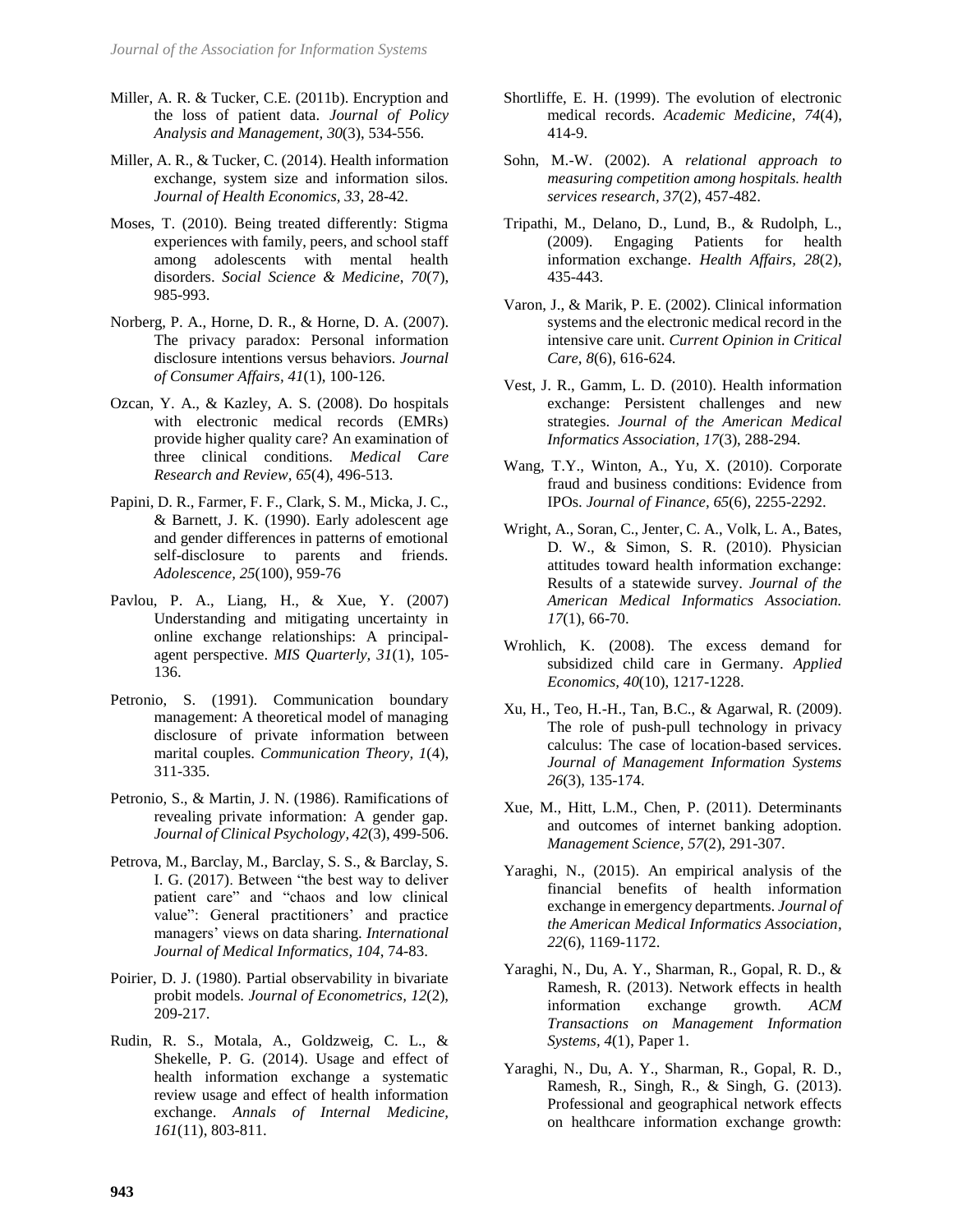does proximity really matter? *Journal of the American Medical Informatics Association, 21*(4), 671-678.

- Yaraghi, N., Du, A.Y., Sharman, R., Gopal, R.D., Ramesh, R. (2015). Health information exchange as a multi-sided platform: Adoption, usage and practice involvement in service coproduction. *Information Systems Research, 26*(1), 1-18.
- Yaraghi, N., & Gopal, R. D. (2018). The role of HIPAA omnibus rules in reducing the frequency of medical data breaches: Insights from an empirical study. *Milbank Quarterly, 96*(1), 144-166.
- Yaraghi, N., Sharman, R., Gopal, R., Singh, R., & Ramesh, R. (2015). Drivers of information disclosure on health information exchange platforms: Insights from an exploratory empirical study. *Journal of the American Medical Informatics Association, 22*(6), 1183- 1186.
- Yasnoff, W. A. (2016). A secure and efficiently searchable health information architecture. *Journal of Biomedical Informatics, 61*, 237- 246.
- Zellner, A. (1962). An efficient method of estimating seemingly unrelated regressions and tests for aggregation bias. *Journal of the American Statistical Association, 57*(2), 348-368.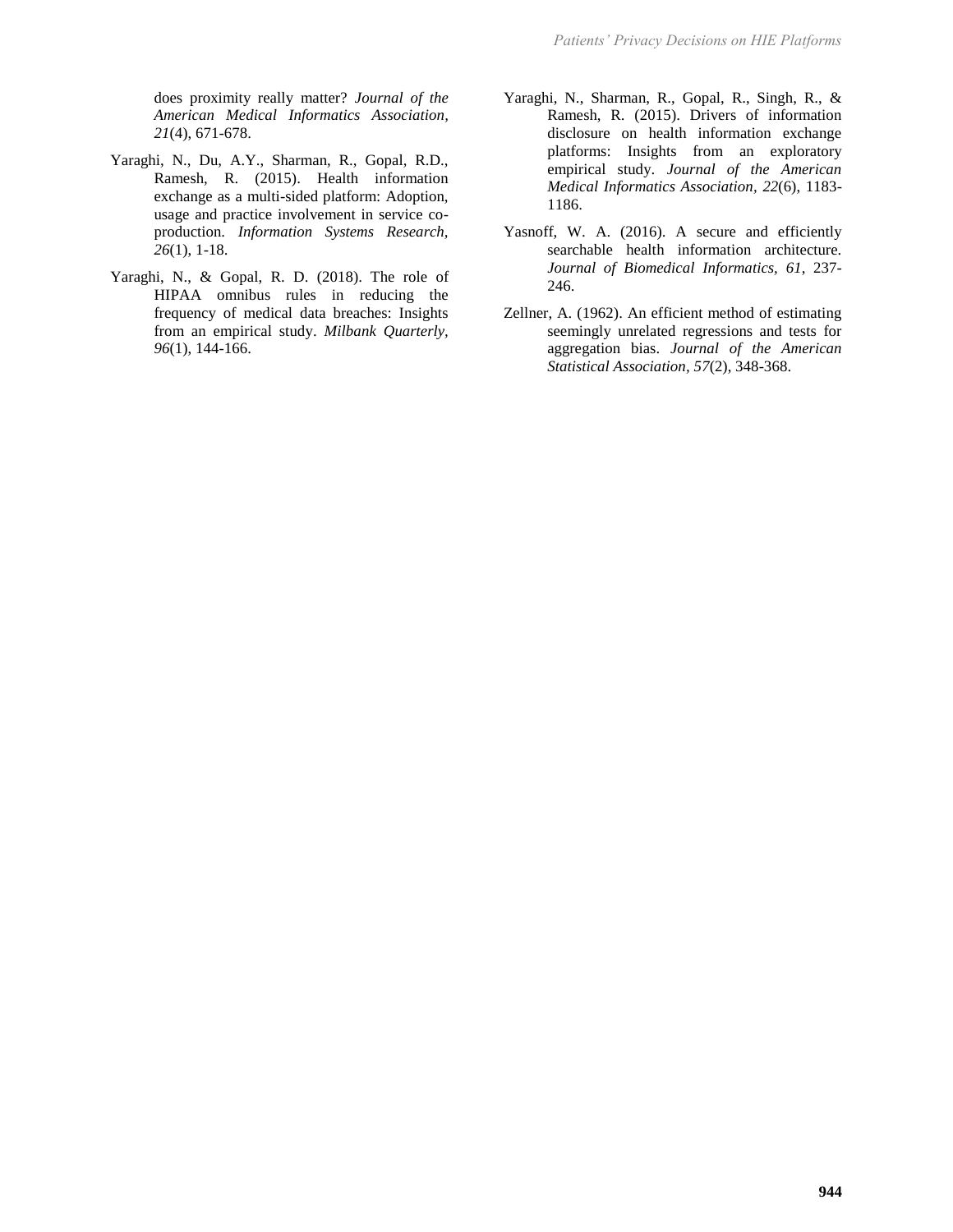# **Appendix**

#### **Table A1. Description of the Main Model Variables**

|                                     | <b>Variable</b>      | <b>Description</b>                                                                                                                                                                                                                                                                                                                                     |
|-------------------------------------|----------------------|--------------------------------------------------------------------------------------------------------------------------------------------------------------------------------------------------------------------------------------------------------------------------------------------------------------------------------------------------------|
|                                     | Tenure               | Number of months since HIE adoption                                                                                                                                                                                                                                                                                                                    |
|                                     | Rural                | The location of the medical practice, which is equal to 1 if it is rural and 0 otherwise                                                                                                                                                                                                                                                               |
| Medical practice<br>characteristics | <b>HHI</b>           | Herfindahl-Hirschman index calculated using the market share of physicians with the<br>same specialty at the zip code level. To calculate the market share of each physician,<br>the number of patients seen by the physician is divided by the total number of patients<br>seen by other physicians with the same specialty and in the same zip code. |
|                                     | In-degree centrality | Normalized in-degree centrality of a practice in the network of common patients                                                                                                                                                                                                                                                                        |
|                                     | Records              | The number of medical records available on the HIE at the time of consent                                                                                                                                                                                                                                                                              |
|                                     | Physicians           | The number of different physicians who have ordered medical reports for a patient up<br>to the time of consent                                                                                                                                                                                                                                         |
| <b>Patient Characteristics</b>      | Stigma               | $= 1$ if patient has a medical record ordered by a psychiatrist or a behavioral health<br>specialist                                                                                                                                                                                                                                                   |
|                                     | Age                  | Age of the patient in years                                                                                                                                                                                                                                                                                                                            |
|                                     | Male                 | $= 1$ if patient is male and 0 otherwise                                                                                                                                                                                                                                                                                                               |

#### **Table A2. Summary Statistics**

|                           | <b>Mean</b> | S.D.    | <b>Tenure</b>         | <b>Rural</b>          | <b>HHI</b>            | In-degree<br>centrality | <b>Medical</b><br>records | <b>Doctors</b>     | <b>Stigma</b>        | Age                |
|---------------------------|-------------|---------|-----------------------|-----------------------|-----------------------|-------------------------|---------------------------|--------------------|----------------------|--------------------|
| <b>Tenure</b>             | 27.0826     | 3.1786  |                       |                       |                       |                         |                           |                    |                      |                    |
| <b>Rural</b>              | 0.1677      | 0.3736  | 0.15216<br>< 0.0001   |                       |                       |                         |                           |                    |                      |                    |
| Competition<br>(HHI)      | 51.1498     | 67.0600 | 0.14813<br>< 0.0001   | $-0.55071$<br>< .0001 |                       |                         |                           |                    |                      |                    |
| In-degree<br>centrality   | 0.1799      | 0.0521  | 0.19938<br>< .0001    | 0.62458<br>< .0001    | 0.46275<br>< .0001    |                         |                           |                    |                      |                    |
| <b>Medical</b><br>records | 5.9793      | 13.8980 | 0.00155<br>0.8626     | $-0.04307$<br>< .0001 | 0.02687<br>0.1525     | $-0.04421$<br>< .0001   |                           |                    |                      |                    |
| <b>Doctors</b>            | 0.9268      | 1.1200  | $-0.01344$<br>0.1338  | $-0.02865$<br>0.0014  | $-0.08189$<br>< .0001 | $-0.04732$<br>< .0001   | 0.37027<br>< .0001        |                    |                      |                    |
| <b>Stigma</b>             | 0.0032      | 0.0573  | $-0.04020$<br>< .0001 | $-0.02581$<br>0.0040  | $-0.05557$<br>0.0031  | $-0.12304$<br>< 0.0001  | 0.02107<br>0.0187         | 0.02379<br>0.0080  |                      |                    |
| Age                       | 50.5354     | 22.7844 | 0.01274<br>0.1551     | 0.01560<br>0.0818     | $-0.08026$<br>< .0001 | 0.06129<br>< 0001       | $-0.00797$<br>0.3740      | 0.10702<br>< .0001 | $-0.03237$<br>0.0003 |                    |
| <b>Male</b>               | 0.3558      | 0.4787  | 0.08165<br>< .0001    | 0.02757<br>0.0021     | $-0.01108$<br>0.5553  | 0.09249<br>< .0001      | 0.01623<br>0.0703         | 0.04198<br>< .0001 | $-0.00173$<br>0.8473 | 0.06977<br>< 0.001 |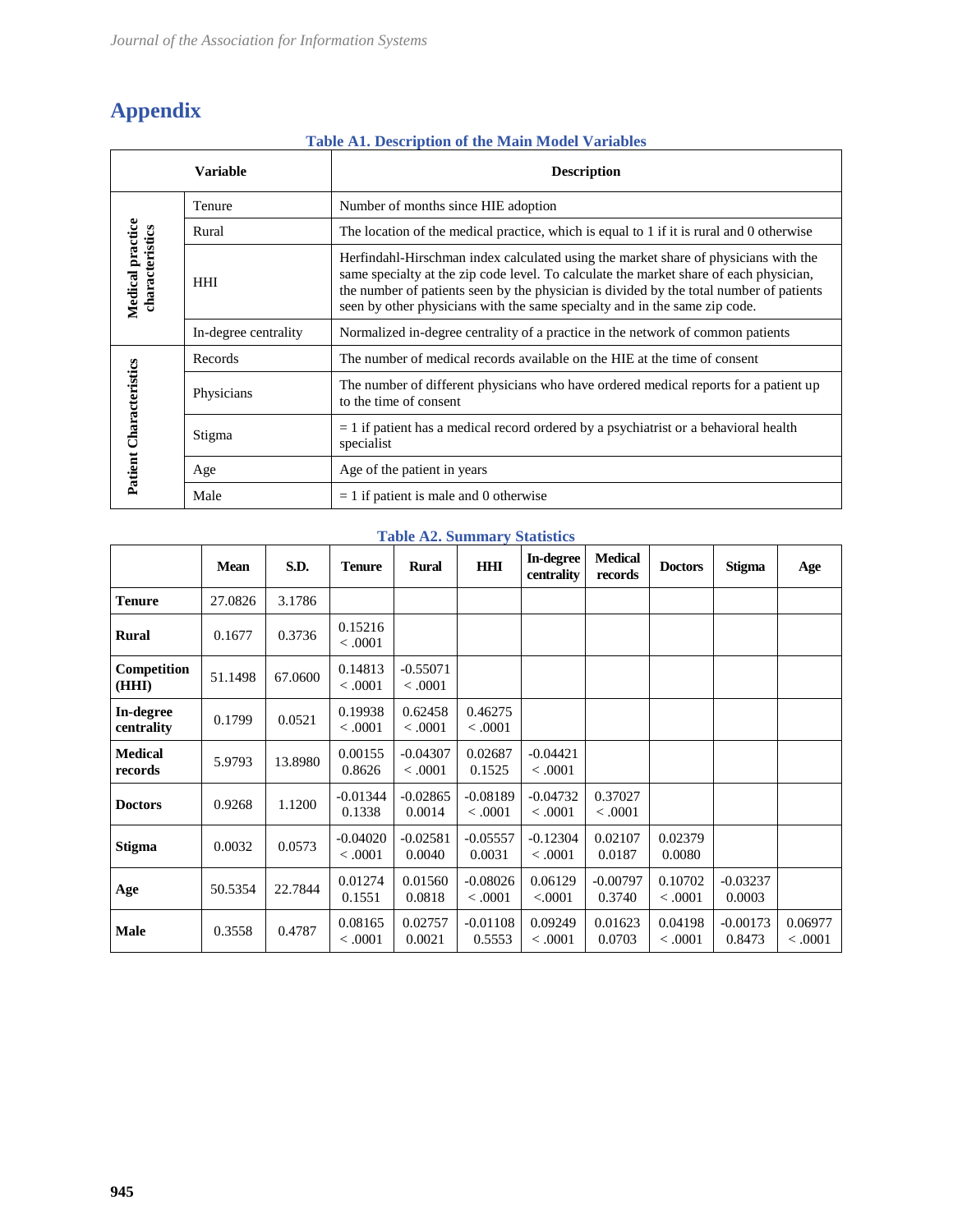|                                                 |                              |             |                    |             | <b>Model</b>       |              |                      |
|-------------------------------------------------|------------------------------|-------------|--------------------|-------------|--------------------|--------------|----------------------|
|                                                 | <b>Variable</b>              | (1)         | (2)                | (3)         | (4)                | (5)          | (6)                  |
|                                                 |                              | 1.4944***   | 1.5064***          |             |                    | 1.4941***    | 1.5063***            |
|                                                 | Intercept                    | (0.0241)    | (0.0273)           |             |                    | (0.02418)    | (0.02738)            |
|                                                 |                              | 0.0106      | 0.0102             |             |                    | 0.01008      | 0.00998              |
|                                                 | Tenure                       | (0.0167)    | (0.0168)           |             |                    | (0.01678)    | (0.01681)            |
|                                                 |                              | $-0.0248**$ | $-0.0273**$        |             |                    | $-0.02418**$ | $-0.02777**$         |
|                                                 | Tenure2                      | (0.0116)    | (0.0116)           |             |                    | (0.01168)    | (0.01166)            |
|                                                 |                              |             |                    |             |                    |              |                      |
|                                                 | Rural                        | $0.2040***$ | $0.1913***$        |             |                    | $0.2028***$  | $0.1914***$          |
|                                                 |                              | (0.0732)    | (0.0740)           |             |                    | (0.07365)    | (0.07404)            |
|                                                 |                              | $-0.0236$   | $-0.0117$          |             |                    | $-0.02363$   | $-0.01255$           |
|                                                 | Competition (HHI)            | (0.0218)    | (0.0220)           |             |                    | (0.02181)    | (0.02218)            |
|                                                 |                              | $0.2087***$ | $0.2041***$        |             |                    | $0.2088***$  | $0.2043***$          |
|                                                 | In-degree centrality         | (0.0213)    | (0.0217)           |             |                    | (0.02139)    | (0.02176)            |
| Covariates of practice utility function $(x_1)$ | In-degree centrality ×       | 0.0430      | 0.0237             |             |                    | 0.04514      | 0.02426              |
|                                                 | Rural                        | (0.0511)    | (0.0524)           |             |                    | (0.05123)    | (0.05253)            |
|                                                 |                              |             |                    |             |                    |              |                      |
|                                                 | Medical records              |             | 0.0297<br>(0.0239) |             |                    |              | 0.03138<br>(0.02399) |
|                                                 |                              |             |                    |             |                    |              |                      |
|                                                 | Doctors                      |             | $0.0226**$         |             |                    |              | $0.04443**$          |
|                                                 |                              |             | (0.0193)           |             |                    |              | (0.01942)            |
|                                                 | Medical records ×            |             | $0.0226*$          |             |                    |              | $0.02437*$           |
|                                                 | Doctors                      |             | (0.0118)           |             |                    |              | (0.01240)            |
|                                                 |                              |             | 0.0042             |             |                    |              | 0.004524             |
|                                                 | Stigma                       |             | (0.0139)           |             |                    |              | (0.01397)            |
|                                                 |                              |             | $0.1058***$        |             |                    |              | $0.1068***$          |
|                                                 | Age                          |             | (0.0163)           |             |                    |              | (0.01637)            |
|                                                 |                              |             | $-0.0102$          |             |                    |              |                      |
|                                                 | Male                         |             |                    |             |                    |              | $-0.00967$           |
|                                                 |                              |             | (0.0358)           |             |                    |              | (0.03579)            |
|                                                 | Intercept                    |             |                    | 1.5825***   | $1.5781***$        | 1.6058***    | 1.4914 ***           |
|                                                 |                              |             |                    | (0.0244)    | (0.0311)           | (0.0434)     | (0.1387)             |
|                                                 |                              |             |                    | $0.1021***$ | $0.1224***$        | $0.1016***$  | $0.09973**$          |
|                                                 | Medical records              |             |                    | (0.0378)    | (0.0406)           | (0.0378)     | (0.04006)            |
|                                                 |                              |             |                    | $0.1380***$ | $0.1338***$        | $0.1379***$  | $0.1271***$          |
| $\mathbf{x}_2$                                  | Doctors                      |             |                    | (0.0267)    | (0.0271)           | (0.0258)     | (0.03241)            |
|                                                 |                              |             |                    | $0.0137***$ | $0.0142***$        | $0.0136***$  | $0.01226**$          |
|                                                 | Medical records ×<br>Doctors |             |                    |             |                    |              |                      |
|                                                 |                              |             |                    | (0.00432)   | (0.00436)          | (0.0045)     | (0.005119)           |
|                                                 | Stigma                       |             |                    | $-0.0267*$  | $-0.0278*$         | $-0.0253$    | $-0.02341$           |
|                                                 |                              |             |                    | (0.0155)    | (0.0159)           | (0.0157)     | (0.01591)            |
|                                                 | Age                          |             |                    | $0.2238***$ | $0.2144***$        | $0.2226***$  | $0.2291***$          |
|                                                 |                              |             |                    | (0.0182)    | (0.0185)           | (0.0185)     | (0.01826)            |
|                                                 |                              |             |                    | 0.0604      | 0.0473             | 0.0586       | 0.03978              |
|                                                 | Male                         |             |                    | (0.0403)    | (0.0412)           | (0.0403)     | (0.04056)            |
|                                                 |                              |             |                    |             | 0.0117             |              |                      |
|                                                 | Tenure                       |             |                    |             | (0.0208)           |              | 0.02086<br>(0.02047) |
| Covariates of patient utility function          |                              |             |                    |             |                    |              |                      |
|                                                 | Tenure2                      |             |                    |             | 0.0114<br>(0.0154) |              | 0.01890<br>(0.01646) |
|                                                 |                              |             |                    |             |                    |              |                      |
|                                                 | Rural                        |             |                    |             | 0.00656            |              | 0.1865               |
|                                                 |                              |             |                    |             | (0.0936)           |              | (0.08087)            |
|                                                 | Competition (HHI)            |             |                    |             | $-0.0163$          |              | 0.01013              |
|                                                 |                              |             |                    |             | (0.0237)           |              | (0.02334)            |

| Table A3. Consent Choice (Probit Model in Original Data Set) |  |  |  |  |  |  |  |  |  |  |  |  |
|--------------------------------------------------------------|--|--|--|--|--|--|--|--|--|--|--|--|
|--------------------------------------------------------------|--|--|--|--|--|--|--|--|--|--|--|--|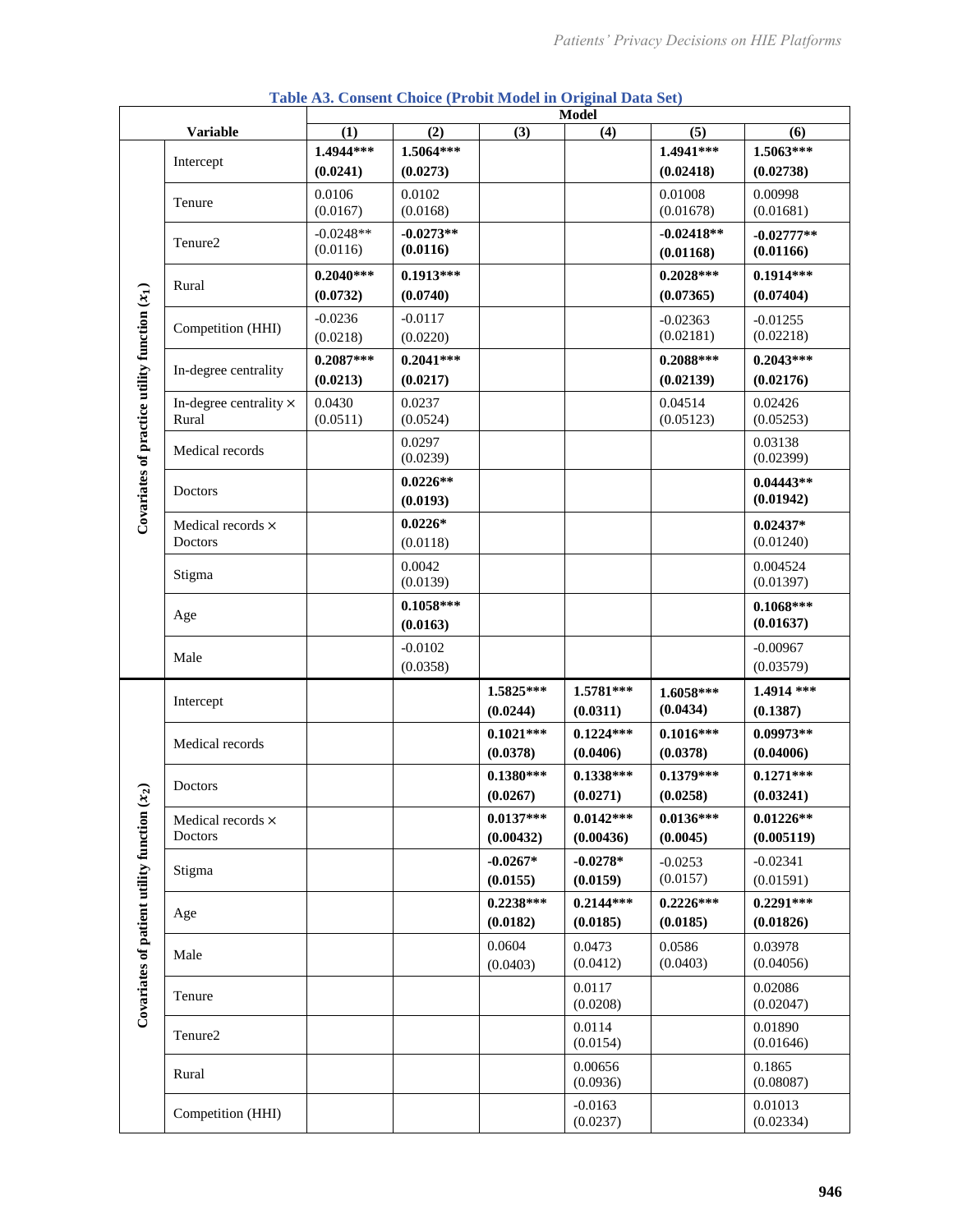| In-degree centrality                   |  | 0.0183<br>(0.0293) |                       | 0.04628<br>(.05085)  |
|----------------------------------------|--|--------------------|-----------------------|----------------------|
| In-degree centrality $\times$<br>Rural |  | 0.0143<br>(0.0593) |                       | 0.06761<br>(0.05489) |
|                                        |  |                    |                       |                      |
|                                        |  |                    | $-0.1877$<br>(0.3881) | 0.3972<br>(0.4290)   |

*Notes:* \*\*\*p < 0.01, \*\*p < 0.05, \*p < 0.1.

**Model 1:** Estimates the probability that a practice asks for consent when only practice-level characteristics are included in the model. DV is equal to 1 if the final consent choice of the patient is known and is equal to 0 otherwise.

**Model 2:** Estimates the probability that a practice asks for consent when both practice and patient level characteristics are included in the model. DV is equal to 1 if the final consent choice of the patient is known and is equal to 0 otherwise.

**Model 3:** Estimates the probability that a patient agrees to provide consent when only patient level characteristics are included in the model. DV is equal to 1 if the patient has provided consent and 0 otherwise. These estimates are based on a limited data set from which 965 observations with unknown consent choices were removed.

**Model 4:** Estimates the probability that a patient agrees to provide consent when both practice and patient level characteristics are included in the model. DV is equal to 1 if the patient has provided consent and 0 otherwise. These estimates are based on a limited data set from which 965 observations with unknown consent choices were removed.

**Model 5:** Estimates the joint probability that a patient gives consent conditional on the practice asking for it using the bivariate probit model of Equation 10, in which the utility functions of practices and patients are exclusively driven by, respectively, practice and patient characteristics. **Model 6:** Estimates the joint probability that a patient gives consent conditional on the practice asking for it using the bivariate probit model of Equation 10 in which the utility of medical practices is a function of both patient and practice characteristics and, similarly, the utility of patients is also a function of both patient and practice characteristics.

| <b>Variable</b>                                  | <b>Mean</b> | Std. Dev. | $H_0: \mu_l - \mu_s = 0$ |  |  |  |  |
|--------------------------------------------------|-------------|-----------|--------------------------|--|--|--|--|
| Medical records                                  | 5.6513      | 9.8264    | 0.3281                   |  |  |  |  |
| <b>Doctors</b>                                   | 0.8766      | 1.0688    | $2.17**$                 |  |  |  |  |
| Stigma                                           | 0.0063      | 0.0794    | $-2.37**$                |  |  |  |  |
| Age                                              | 46.5087     | 23.994    | $8.26***$                |  |  |  |  |
| Male                                             | 0.3434      | 0.4749    | 1.25                     |  |  |  |  |
| <i>Notes:</i> ***p < 0.01, **p < 0.05, *p < 0.1. |             |           |                          |  |  |  |  |

#### **Table A4. Summary Statistics on Stratified Data Set and Comparisons with the Original Data Set**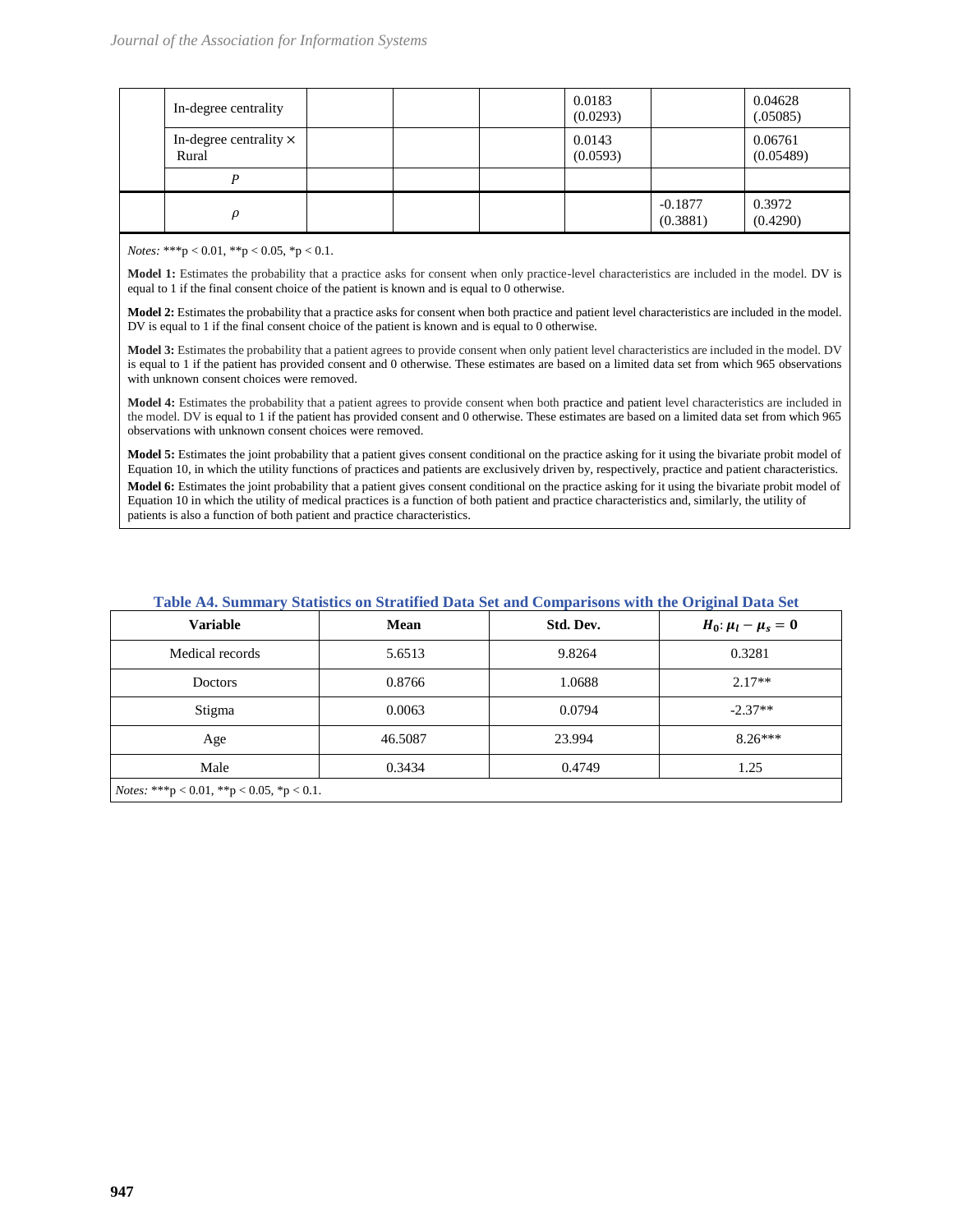|                                                 |                            |                        |                         | <b>Model</b>           |                         |                         |                         |
|-------------------------------------------------|----------------------------|------------------------|-------------------------|------------------------|-------------------------|-------------------------|-------------------------|
| <b>Variable</b>                                 |                            | (1)                    | (2)                     | (3)                    | (4)                     | (5)                     | (6)                     |
|                                                 | Intercept                  | $0.4764***$            | $0.4773***$             |                        |                         | $0.4761***$             | $0.4776***$             |
|                                                 |                            | (0.0341)               | (0.0386)                |                        |                         | (0.0341)                | (0.0386)                |
|                                                 | Tenure                     | 0.0334<br>(0.0248)     | 0.0310                  |                        |                         | 0.0341<br>(0.0248)      | 0.0308                  |
|                                                 |                            |                        | (0.0249)                |                        |                         |                         | (0.0249)                |
|                                                 | Tenure <sub>2</sub>        | $-0.0352*$<br>(0.0172) | $-0.0359**$<br>(0.0173) |                        |                         | $-0.0345**$<br>(0.0174) | $-0.0365**$<br>(0.0173) |
|                                                 | Rural                      | $-0.1761$<br>(0.1111)  | 0.1731<br>(0.1122)      |                        |                         | 0.1816<br>(0.1129)      | $-0.1739$<br>(0.1123)   |
| Covariates of practice utility function $(x_1)$ | Competition (HHI)          | $-0.0375$<br>(0.0313)  | $-0.0317$<br>(0.0318)   |                        |                         | $-0.0381$<br>(0.0313)   | $-0.0324$<br>(0.0319)   |
|                                                 |                            | $0.2473***$            | $0.2499***$             |                        |                         | $0.2476***$             | $0.2500***$             |
|                                                 | In-degree centrality       | (0.0335)               | (0.0341)                |                        |                         | (0.0335)                | (0.0341)                |
|                                                 | In-degree centrality       | 0.0358                 | 0.0072                  |                        |                         | 0.0380                  | 0.0078                  |
|                                                 | $\times$ Rural             | (0.07613)              | (0.0776)                |                        |                         | (0.0765)                | (0.0777)                |
|                                                 | Medical records            |                        | $0.0816**$<br>(0.0330)  |                        |                         |                         | $0.0828**$<br>(0.0329)  |
|                                                 |                            |                        | $0.1058***$             |                        |                         |                         | $0.1056***$             |
|                                                 | Doctors                    |                        | (0.0289)                |                        |                         |                         | (0.0329)                |
|                                                 | Medical                    |                        | $0.0406***$             |                        |                         |                         | $0.0425***$             |
|                                                 | records×Doctors            |                        | (0.0143)                |                        |                         |                         | (0.0145)                |
|                                                 | Stigma                     |                        | 0.0302                  |                        |                         |                         | 0.0310                  |
|                                                 |                            |                        | (0.0246)                |                        |                         |                         | (0.0247)                |
|                                                 | Age                        |                        | $0.0445*$<br>(0.0249)   |                        |                         |                         | $0.0452*$<br>(0.0249)   |
|                                                 |                            |                        | $-0.0191$               |                        |                         |                         | $-0.0202$               |
|                                                 | Male                       |                        | (0.0525)                |                        |                         |                         | (0.0526)                |
|                                                 |                            |                        |                         | $0.2971***$            | $0.2786***$             | $0.3332**$              | 0.1124                  |
|                                                 | Intercept                  |                        |                         | (0.0376)               | (0.0479)                | (0.1430)                | (0.2881)                |
|                                                 | Medical records            |                        |                         | $0.1201***$            | $0.1443***$             | $0.1200***$             | $0.1058*$               |
| $(x_2)$                                         |                            |                        |                         | (0.0477)               | (0.0497)                | (0.0461)                | (0.05858)               |
|                                                 | Doctors                    |                        |                         | $0.1468***$            | $0.1420***$             | $0.1471***$             | $0.1258**$              |
|                                                 |                            |                        |                         | (0.0379)               | (0.0386)                | (0.0366)                | (0.05544)               |
|                                                 | Medical<br>records×Doctors |                        |                         | $0.0152**$<br>(0.0075) | $0.0164***$<br>(0.0075) | $0.0152*$<br>(0.0078)   | 0.01177<br>(0.01047)    |
|                                                 |                            |                        |                         | $-0.0057$              | $-0.00001$              | $-0.0069$               | $-0.01286$              |
|                                                 | Stigma                     |                        |                         | (0.0293)               | (0.0300)                | (0.0298)                | (0.0308)                |
|                                                 |                            |                        |                         | $0.3132***$            | $0.2942***$             | $0.3125***$             | $0.3060***$             |
|                                                 | Age                        |                        |                         | (0.0319)               | (0.0323)                | (0.0319)                | (0.03483)               |
| Covariates of Patient utility function          | Male                       |                        |                         | $0.1236*$              | 0.1057                  | $0.1221*$               | 0.09834                 |
|                                                 |                            |                        |                         | (0.0644)               | (0.0658)                | (0.0647)                | (0.06643)               |
|                                                 | Tenure                     |                        |                         |                        | 0.0153                  |                         | $-0.00409$              |
|                                                 |                            |                        |                         |                        | (0.0329)                |                         | (0.03333)               |
|                                                 | Tenure2                    |                        |                         |                        | 0.0177<br>(0.0248)      |                         | 0.03111<br>(0.02761)    |
|                                                 |                            |                        |                         |                        |                         |                         |                         |

#### **Table A5. Consent Choice (Probit Model in Stratified Data Set)**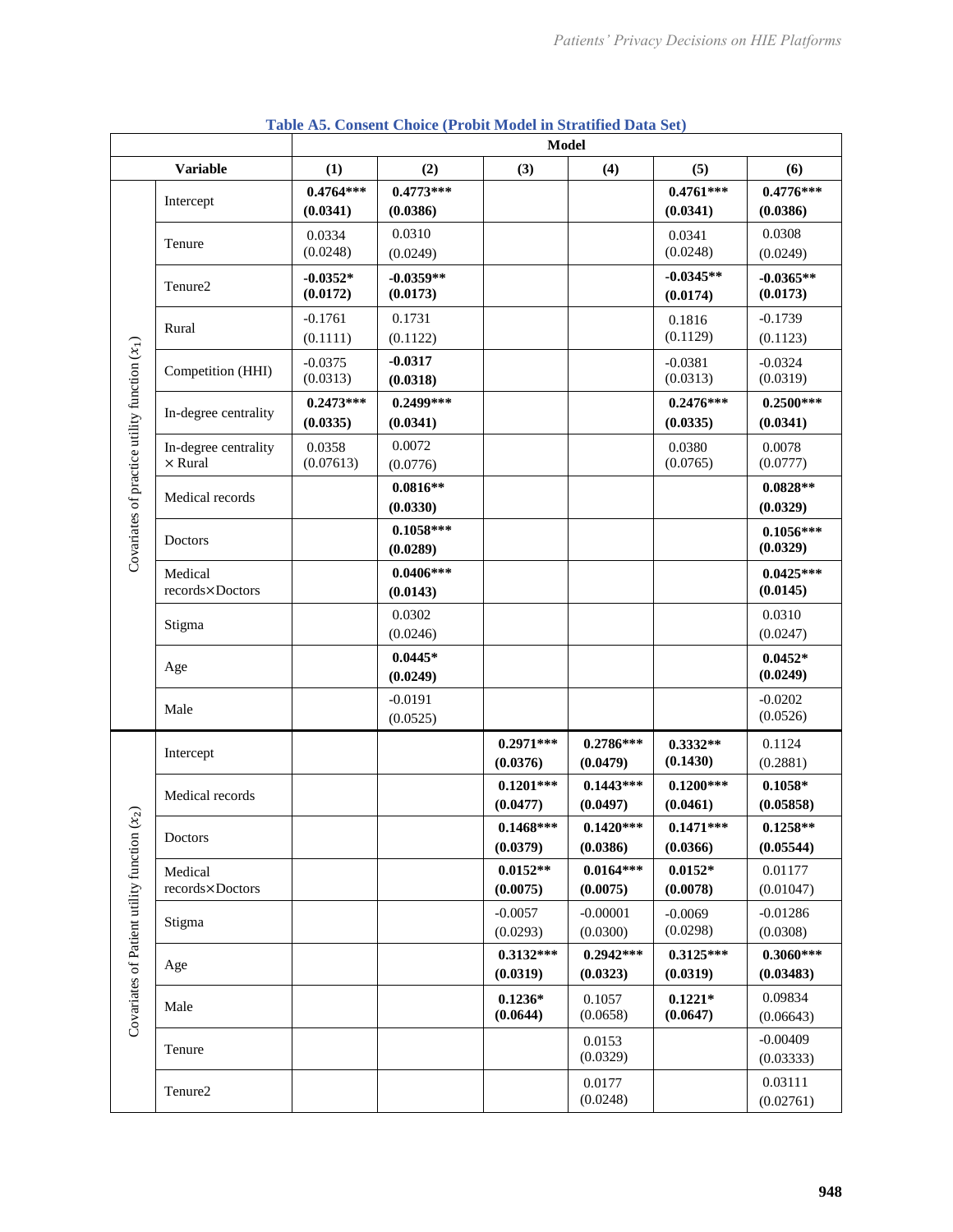|  | Rural                         |  | 0.0553<br>(0.1585)    |                       | $0.2662*$<br>(0.1372)   |
|--|-------------------------------|--|-----------------------|-----------------------|-------------------------|
|  | Competition (HHI)             |  | $-0.0476$<br>(0.0392) |                       | $-0.03500$<br>(0.03868) |
|  | In-degree centrality          |  | 0.0293<br>(0.0458)    |                       | 0.06969<br>(0.08741)    |
|  | In-degree<br>centrality×Rural |  | 0.0127<br>(0.0941)    |                       | 0.09926<br>(0.09081)    |
|  | P                             |  |                       |                       |                         |
|  | ρ                             |  |                       | $-0.0662$<br>(0.2553) | 0.3137<br>(0.5093)      |

*Notes:* \*\*\* p < 0.01, \*\*p < 0.05, \*p < 0.1.

**Model 1:** Estimates the probability that a practice asks for consent when only practice-level characteristics are included in the model. DV is equal to 1 if the final consent choice of the patient is known and is equal to 0 otherwise.

**Model 2:** Estimates the probability that a practice asks for consent when both practice and patient level characteristics are included in the model. DV is equal to 1 if the final consent choice of the patient is known and is equal to 0 otherwise.

**Model 3:** Estimates the probability that a patient agrees to provide consent when only patient level characteristics are included in the model. DV is equal to 1 if the patient has provided consent and 0 otherwise. These estimates are based on a limited data set from which 965 observations with unknown consent choices were removed.

**Model 4:** Estimates the probability that a patient agrees to provide consent when both practice and patient level characteristics are included in the model. DV is equal to 1 if the patient has provided consent and 0 otherwise. These estimates are based on a limited data set from which 965 observations with unknown consent choices were removed.

**Model 5:** Estimates the joint probability that a patient gives consent conditional on the practice asking for it using the bivariate probit model of Equation 10, in which the utility functions of practices and patients are exclusively driven by, respectively, practice and patient characteristics.

**Model 6:** Estimates the joint probability that a patient gives consent conditional on the practice asking for it using the bivariate probit model of Equation 10 in which the utility of medical practices is a function of both patient and practice characteristics and, similarly, the utility of patients is also a function of both patient and practice characteristics.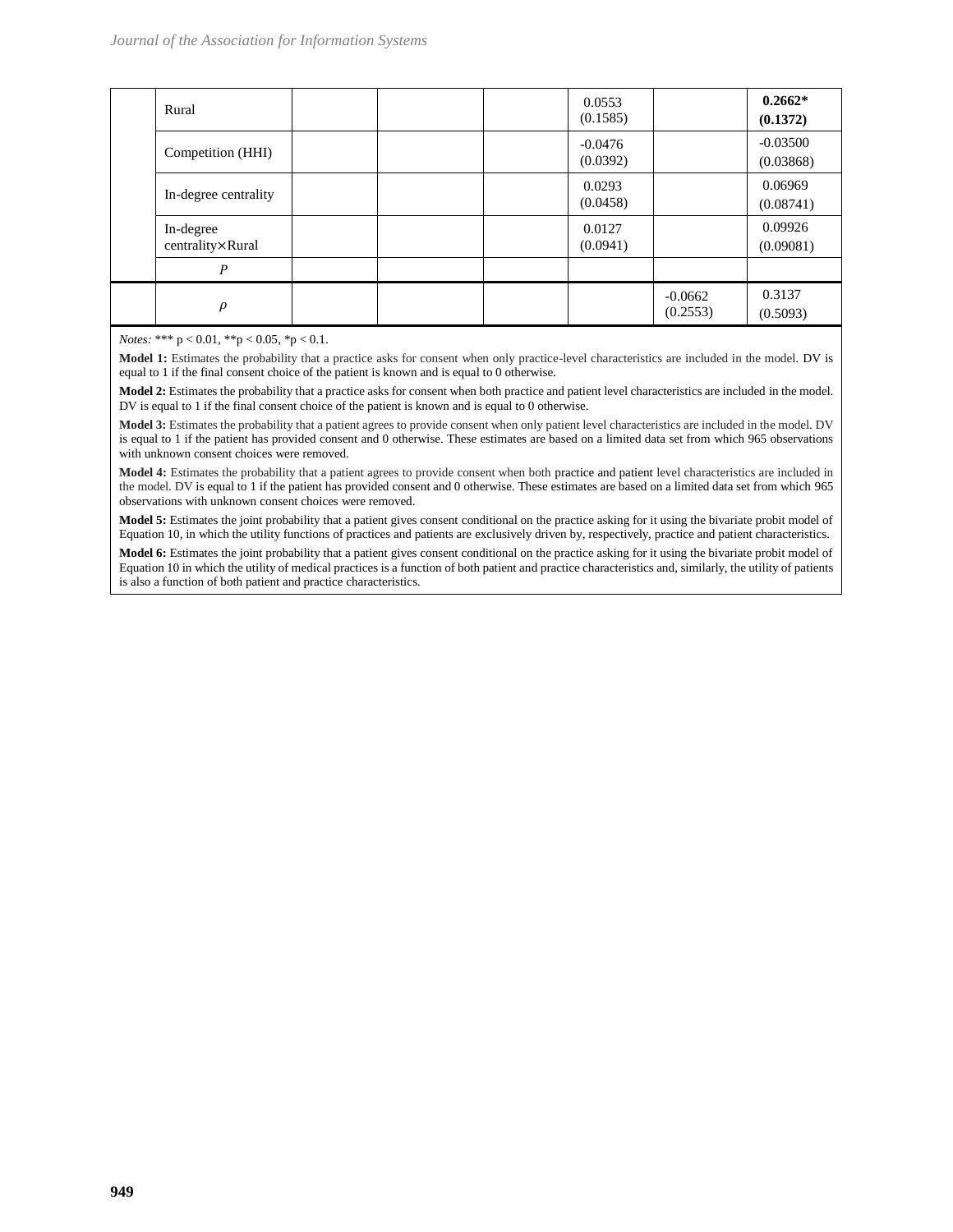|                                                 | <b>Variable</b>                                                                   | (1)          | (2)          | (3)          | (4)           |
|-------------------------------------------------|-----------------------------------------------------------------------------------|--------------|--------------|--------------|---------------|
|                                                 |                                                                                   | $1.7420***$  | 1.1757***    | 3.2302***    | 1.9504***     |
|                                                 | Intercept                                                                         | (0.03192)    | (0.02416)    | (0.2777)     | (0.04453)     |
|                                                 | Tenure                                                                            | $0.5934***$  | 0.005370     | $0.9620**$   | 0.01768       |
|                                                 |                                                                                   | (0.2016)     | (0.01534)    | (0.4262)     | (0.02864)     |
|                                                 | Tenure <sup>^2</sup>                                                              | $-1.4815***$ | $-0.01321$   | $-3.4343***$ | $-0.02498$    |
|                                                 |                                                                                   | (0.5160)     | (0.01145)    | (1.2539)     | (0.02070)     |
|                                                 | Rural                                                                             | 1.1296***    | 0.07550      | 2.3667***    | 0.04918       |
|                                                 |                                                                                   | (0.2591)     | (0.06924)    | (0.5141)     | (0.1228)      |
|                                                 | Competition (HHI)                                                                 | $-0.6530$    | $0.05572***$ | $-0.8373$    | 0.02075       |
| Covariates of practice utility function $(x_1)$ |                                                                                   | (0.4084)     | (0.02086)    | (0.9269)     | (0.3472)      |
|                                                 | In-degree Centrality                                                              | $0.1884***$  | $0.1290***$  | $0.4431***$  | $0.2339***$   |
|                                                 |                                                                                   | (0.04798)    | (0.02067)    | (0.1233)     | (0.03614)     |
|                                                 | In-degree Centrality×Rural                                                        | $1.2080***$  | $0.07676*$   | 2.6933***    | 0.08945       |
|                                                 |                                                                                   | (0.3007)     | (0.04576)    | (0.8213)     | (0.08284)     |
|                                                 | Medical records                                                                   |              | 0.02676      |              | 0.04745       |
|                                                 |                                                                                   |              | (0.02252)    |              | (0.04325)     |
|                                                 | Doctors                                                                           |              | $0.03651**$  |              | $0.05827*$    |
|                                                 |                                                                                   |              | (0.01727)    |              | (0.03287)     |
|                                                 | Medical Records×Doctors                                                           |              | 0.00127      |              | 0.000281      |
|                                                 |                                                                                   |              | (0.005645)   |              | (0.01335)     |
|                                                 | Stigma                                                                            |              | $-0.00856$   |              | $-0.01564$    |
|                                                 |                                                                                   |              | (0.01250)    |              | (0.02120)     |
|                                                 |                                                                                   |              | $0.1778***$  |              | $0.3432***$   |
|                                                 | Age                                                                               |              | (0.01425)    |              | (0.02587)     |
|                                                 | Male                                                                              |              | 0.009092     |              | 0.02554       |
|                                                 |                                                                                   |              | (0.03119)    |              | (0.05778)     |
|                                                 |                                                                                   |              |              |              |               |
|                                                 |                                                                                   | 1.2696***    | 21.3831***   | 2.0556***    | 155.67***     |
|                                                 | Intercept                                                                         | (0.02423)    | (4.4048)     | (0.04809)    | (29.7900)     |
|                                                 |                                                                                   | 0.03572      | 0.09786      | 0.08272      | 0.1866        |
|                                                 | Medical records                                                                   | (0.02556)    | (0.1698)     | (0.05134)    | (2.6986)      |
|                                                 |                                                                                   | $0.03894**$  | 0.06185      | $0.07298*$   | 0.1996        |
|                                                 | Doctors                                                                           | (0.01965)    | (0.1809)     | (0.03781)    | (0.9372)      |
|                                                 |                                                                                   | 0.00313      | 0.1596       | 0.00626      | 0.1454        |
|                                                 | Medical Records×Doctors                                                           | (0.005017)   | (0.1796)     | (0.01034)    | (0.8208)      |
|                                                 |                                                                                   | $-0.9845***$ | $-0.4698*$   | $-0.03327$   | $-15.2001***$ |
| nction $(x_2)$                                  | Stigma                                                                            | (0.001394)   | (0.2543)     | (0.02570)    | (1.7623)      |
|                                                 |                                                                                   | $0.1888***$  | 0.09763      | $0.3600***$  | 0.1470        |
|                                                 | Age                                                                               | (0.01617)    | (0.1194)     | (0.02976)    | (0.5364)      |
|                                                 |                                                                                   | 0.03192      | 0.2429       | 0.04405      | 0.3177        |
|                                                 | Male                                                                              | (0.03407)    | (0.2863)     | (0.06346)    | (1.1601)      |
|                                                 |                                                                                   |              | 3.5310***    |              | 23.3177***    |
|                                                 | Tenure                                                                            |              | (0.8219)     |              | (4.5854)      |
|                                                 |                                                                                   |              | $-3.0446***$ |              | $-19.0081***$ |
|                                                 | Tenure^2                                                                          |              | (0.6742)     |              | (3.6926)      |
|                                                 |                                                                                   |              | 15.4776***   |              | 105.21***     |
| Covariates of patient utility fu                | Rural                                                                             |              | (3.1656)     |              | (21.7672)     |
|                                                 |                                                                                   |              | $-8.4527***$ |              | $-0.4061$     |
|                                                 | Competition (HHI)                                                                 |              | (1.8910)     |              | (1.5970)      |
|                                                 |                                                                                   |              | 6.0845***    |              | 33.9258***    |
|                                                 | In-degree Centrality                                                              |              | (1.3437)     |              | (6.6038)      |
|                                                 |                                                                                   |              | 163.39***    |              | 194.28***     |
|                                                 | In-degree Centrality×Rural<br>Notes: *** $p < 0.01$ , ** $p < 0.05$ , * $p < 0.1$ |              | (32.9371)    |              | (32.9978)     |

**Table A6. Zero-Inflated Binomial Model with Probit and Logit Link Functions**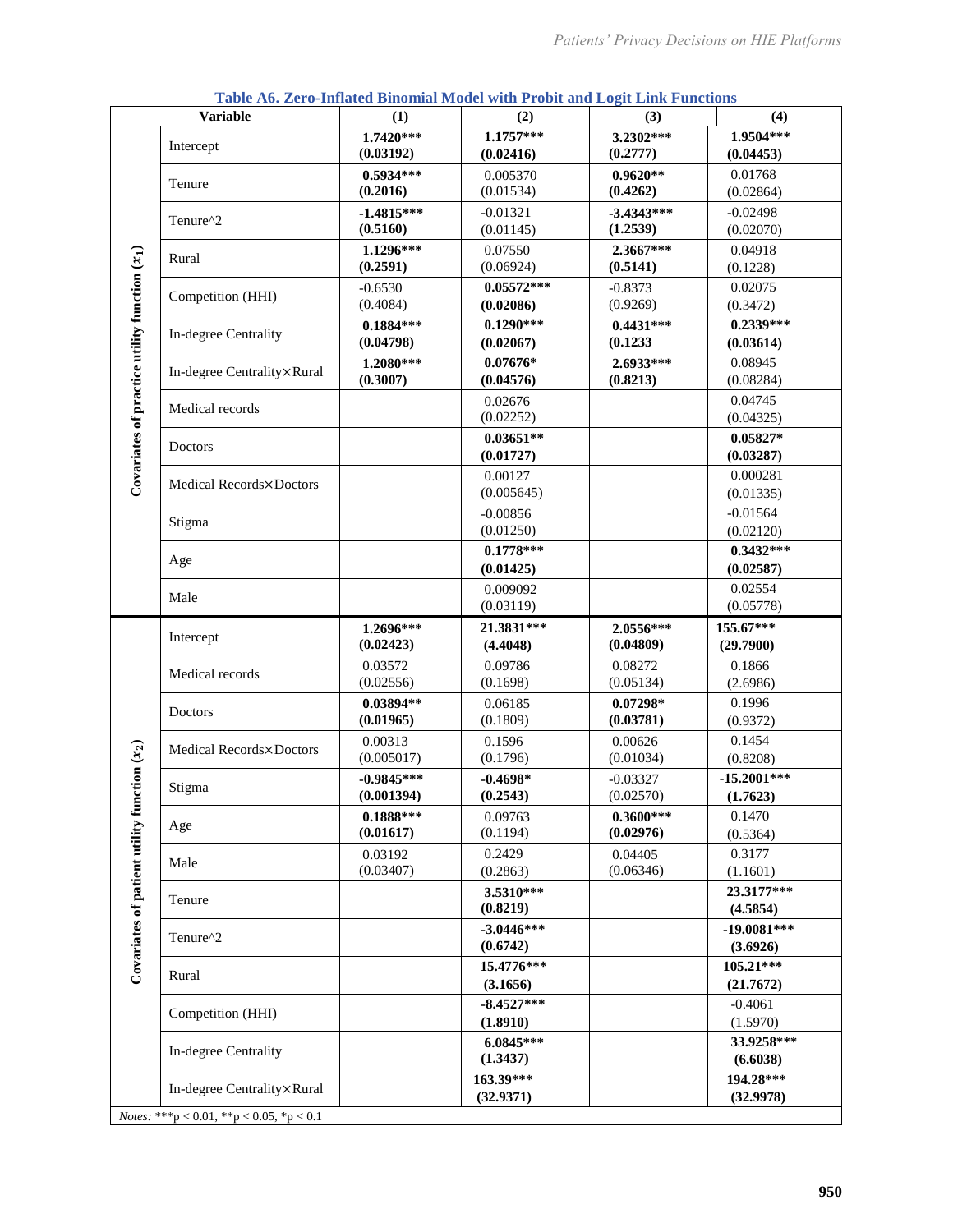|                                                                                                                                                                                                                                                                                                                                                                                                                                  | <b>Model</b>                               |                                                 |                                           |                                          |  |  |
|----------------------------------------------------------------------------------------------------------------------------------------------------------------------------------------------------------------------------------------------------------------------------------------------------------------------------------------------------------------------------------------------------------------------------------|--------------------------------------------|-------------------------------------------------|-------------------------------------------|------------------------------------------|--|--|
| <b>Hypothesis</b>                                                                                                                                                                                                                                                                                                                                                                                                                | Bi-variate<br>probit on<br>whole<br>sample | Bi-variate<br>probit on<br>stratified<br>sample | Zero-<br>inflated<br>binomial<br>(probit) | Zero-<br>inflated<br>binomial<br>(logit) |  |  |
| H1.1: An increase in the number of a patient's medical records leads to<br>an increase in the likelihood of providing consent.                                                                                                                                                                                                                                                                                                   | S                                          | S                                               | <b>NS</b>                                 | <b>NS</b>                                |  |  |
| H1.2: An increase in the number of a patient's medical providers leads<br>to an increase in the likelihood of providing consent.                                                                                                                                                                                                                                                                                                 | S                                          | S                                               | <b>PS</b>                                 | <b>PS</b>                                |  |  |
| <b>H1.3:</b> The number of medical providers moderates the relationship<br>between the number of medical records and a patient's likelihood of<br>consent such that when the number of medical providers is lower, the<br>association between the number of medical records and the likelihood<br>of consent is weaker than it is when the number of medical providers is<br>higher.                                             | S                                          | <b>PS</b>                                       | <b>NS</b>                                 | <b>NS</b>                                |  |  |
| H2: Patients with stigmatized medical conditions are less likely to<br>provide consent.                                                                                                                                                                                                                                                                                                                                          | <b>PS</b>                                  | <b>NS</b>                                       | S                                         | <b>PS</b>                                |  |  |
| H3.1: Medical providers who treat more patients transferred from other<br>providers are more likely to ask patients for consent.                                                                                                                                                                                                                                                                                                 | S                                          | S                                               | S                                         | S                                        |  |  |
| H3.2: The location of medical providers moderates the relationship<br>between the number of patients transferred from others and the<br>provider's likelihood of asking for consent such that when a provider is<br>located in an urban setting, the association between the number of<br>transferred patients and the likelihood of asking for consent is weaker<br>than it is when the provider is located in a rural setting. | <b>NS</b>                                  | <b>NS</b>                                       | S                                         | <b>PS</b>                                |  |  |
| H3.3: The tenure of a medical provider with an HIE increases the<br>likelihood of asking for consent.                                                                                                                                                                                                                                                                                                                            | <b>NS</b>                                  | <b>NS</b>                                       | <b>PS</b>                                 | <b>PS</b>                                |  |  |
| H4: Medical providers who are located in more competitive markets<br>are less likely to ask for consent.                                                                                                                                                                                                                                                                                                                         | <b>NS</b>                                  | <b>NS</b>                                       | <b>PS</b>                                 | <b>NS</b>                                |  |  |
| Notes:<br>S: Supported with $p < 0.1$<br>NS: Not supported with $p < 0.1$<br>PS: Partially supported: Significant at $p < 0.1$ at either the main model or the<br>model with controls.                                                                                                                                                                                                                                           |                                            |                                                 |                                           |                                          |  |  |

## **Table A7. Summary of Hypotheses Test Results**